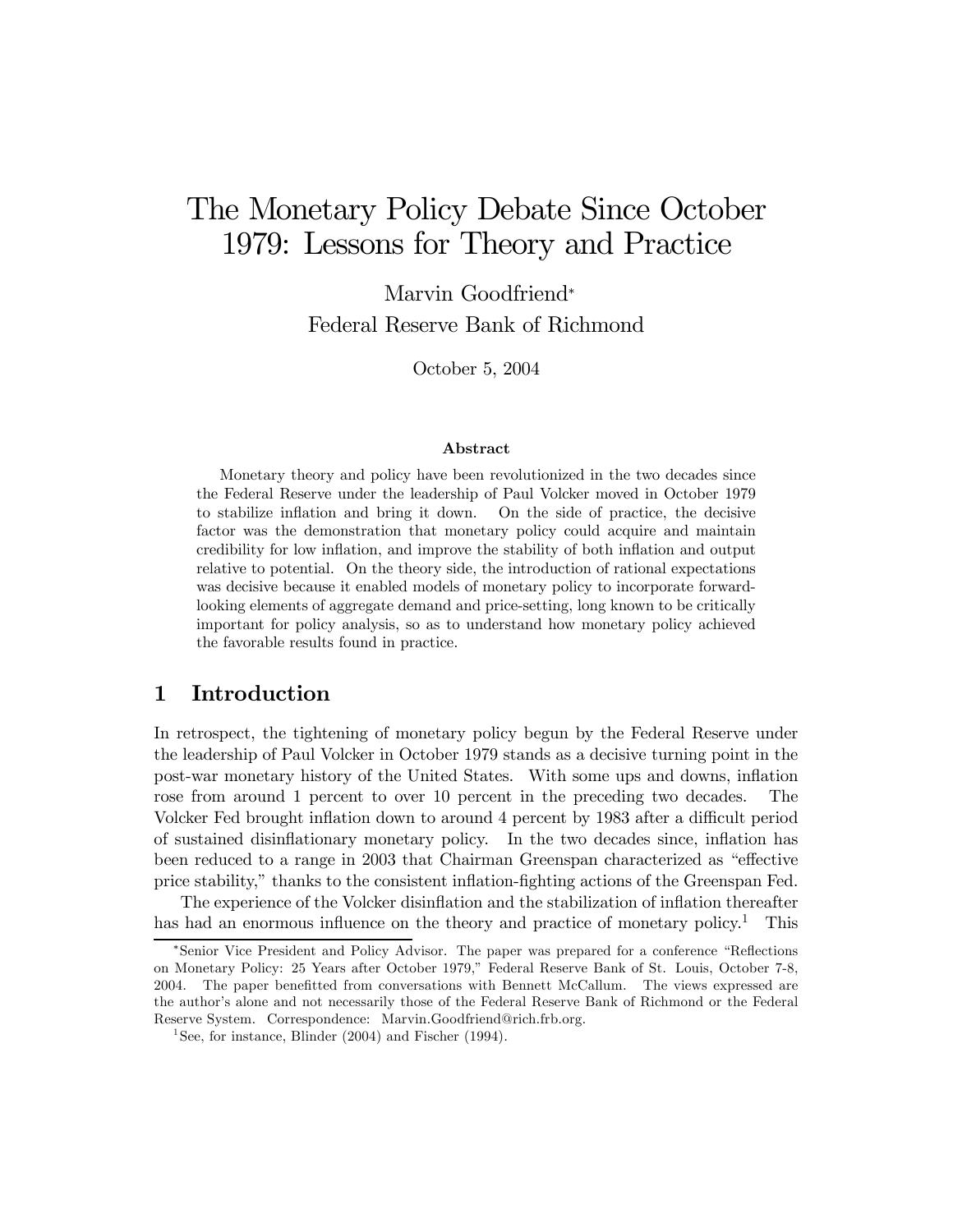paper reviews how monetary policy has been shaped by that historical experience. A large part of the story is that central bankers and academic economists have learned from each other and both have learned from evidence accumulated in the conquest of inflation. Monetarist theory and evidence on money supply and demand, and the relationship between money and inflation, encouraged the Volcker Fed to act against inflation. The successful stabilization and eventual elimination of inflation at reasonable cost in light of subsequent benefits, without wage and price controls, and without supportive fiscal policy actions vindicated the main monetarist message. However, the Fed's reliance on interest rate policy since then appears to contradict monetarist teaching that money must play a role in monetary policy. Modern models of interest rate policy owe more to post-monetarist rational expectations reasoning and notions of credibility and commitment to policy rules born of the rational expectations revolution.

Much macroeconomic theory developed before October 1979 remains at the core of models of monetary policy in use today. The notion of a permanent trade-off between inflation and unemployment has been discredited. However, the forward looking theory of consumption and investment developed decades ago remains at the core of the modern theory of aggregate demand. And Keynesian dynamic rational expectations sticky-price models of monetary policy pioneered in the late 1970s and early 1980s by Guillermo Calvo, Stanley Fischer, and John Taylor remain at the core of models of aggregate supply today. Keynesian models predict an inverse relationship between the change in inflation and the output gap in practice. That view was confirmed by the severe recession accompanying the Volcker disinflation. Since then, the success in stabilizing inflation has given credence in practice to the rational expectations idea that a central bank committed to making low inflation a priority can anchor inflation expectations and improve the stability of both inflation and output relative to potential.

Section 2 sets the stage for the discussion to follow by reviewing the practice and theory of monetary policy as of October 1979. Section 3 describes the key empirical features of the Volcker disinflation and the lessons that they teach. Section 4 summarizes current consensus views on the theory and practice of monetary policy that emerged from the disinflation experience and related theoretical developments. Topics covered are: the consensus theoretical model of monetary policy, implicit inflation targeting in practice, explicit interest rate policy in practice, and communicating policy concerns and intentions. In Section 5 we consider current controversies related to each aspect of monetary theory and practice discussed in Section 4. Section 6 concludes with a very brief summary.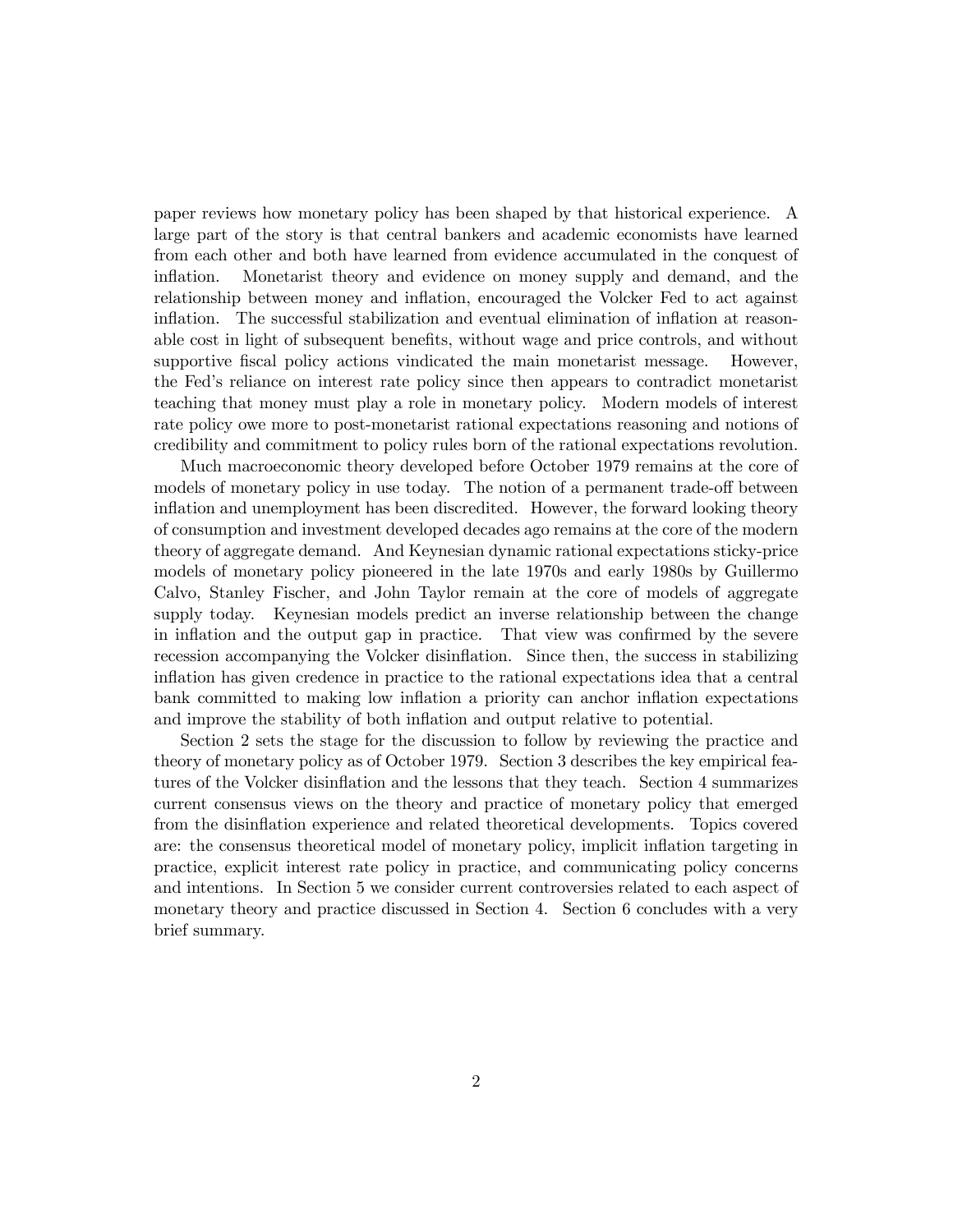# 2 Experience and Theory as of October 1979

The Volcker Fed was encouraged to embark on a disinflationary course by a practical appreciation of the problems in failing to make low inflation a priority and a theoretical understanding that inflation should and could be stabilized and brought down with monetary policy. This section describes the destabilizing "go-stop" policy cycles that characterized inflationary monetary policy prior to 1979, and summarizes briefly Keynesian and monetarist thinking as it related to the promise and prospects for monetary stabilization policy as of 1979.

## 2.1 Inflationary Go-Stop Monetary Policy Prior to 1979

A combination of factors explains the unprecedented peacetime inflation that tripled the general price level in the two decades prior to the Volcker disinflation.2 Most important was the willingness to underestimate the disruptive potential of inflation and to tolerate each burst of inflation in the expectation that it would soon die down. The memory of the disruptive deflations after World War I and during the Great Depression meant that there was absolutely no inclination to reverse any of the inflation that occurred during World War II. In retrospect, the public's willingness to accept the upward drift of the price level due to war and other macro shocks was probably the origin of the loss of credibility for low inflation that eventually helped to unhinge inflation expectations in the 1960s and thereafter. There was also little understanding at first of the role played by inflation expectations in propagating wage and price inflation, and the scope for monetary policy to anchor inflation expectations. Finally, the idea that inflation could permanently reduce unemployment, which gained currency in the 1960s, appeared to provide a benefit to some inflation.

When one adds to the above inclinations and beliefs the fact that the Fed was charged with conducting monetary policy on a discretionary basis one can understand the gostop monetary policy that characterized the decades prior to October 1979. During that period the Fed tended to justify periodic actions to contain inflation against an implicit objective for low unemployment. Inflation would rise slowly as monetary policy stimulated employment in the go phase of the policy cycle. By the time the public and Fed became sufficiently concerned about rising inflation for monetary policy to act against it, pricing decisions had already begun to embody higher inflation expectations. At that point, a given degree of restraint on inflation required a more aggressive increase in short-term interest rates with greater risk of recession. There was a relatively narrow window of broad public support for the Fed to tighten monetary policy in the stop phase of the policy cycle. The window opened after rising inflation was recognized as the major concern and closed when tighter monetary policy caused the unemployment rate

<sup>&</sup>lt;sup>2</sup>See, for instance, Hetzel (1998) and Orphanides (2002).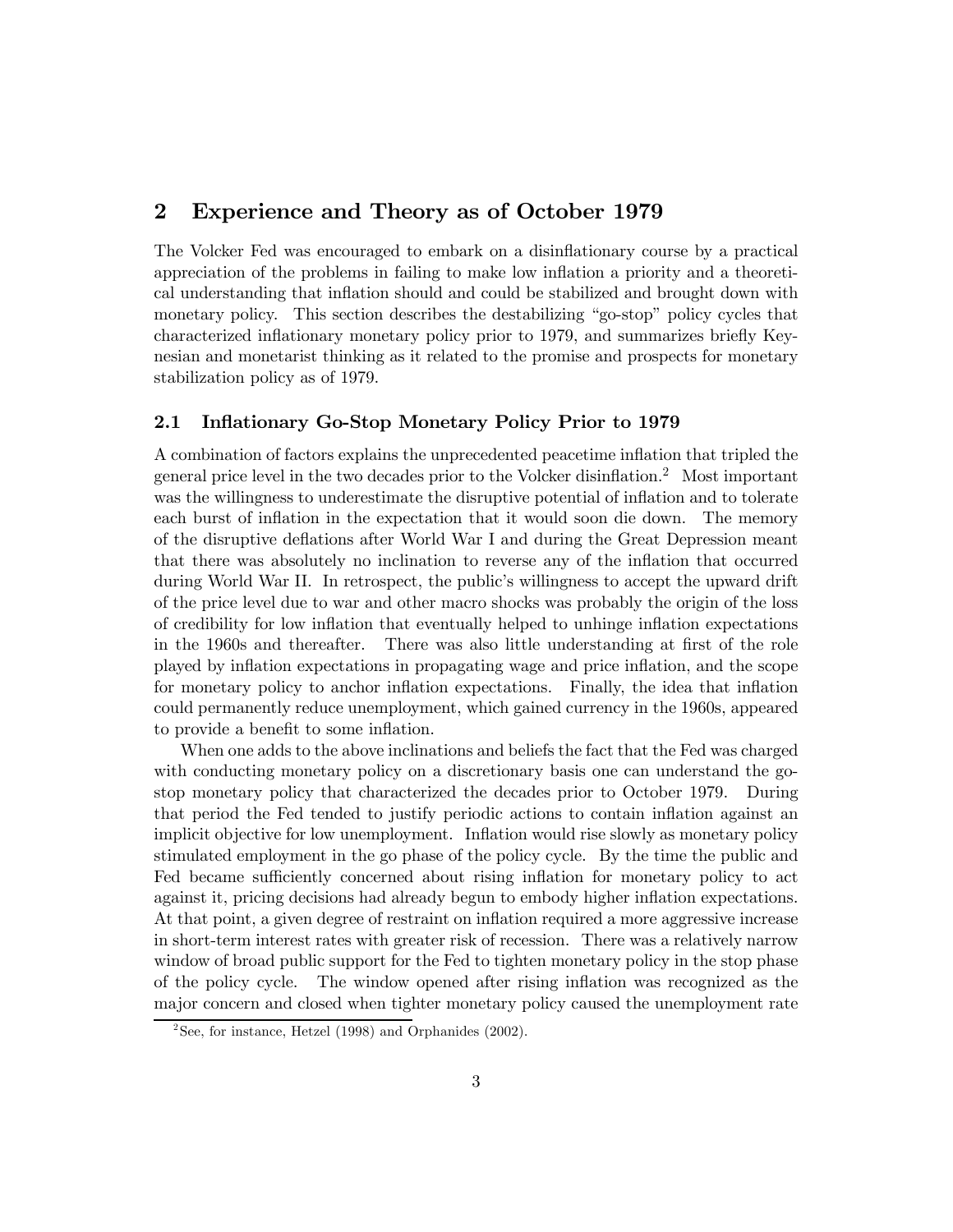to begin to rise. Often the Fed did not take full advantage of the window of opportunity to raise rates because it wanted more confirmation that higher rates were called for and it was shy of the recessionary consequences. Once the unemployment rate peaked and began to fall, however, the public's anxiety about it diminished. And the Fed could fight inflation less visibly by lowering interest rates gradually and prolonging the stop phase of the policy cycle.<sup>3</sup>

The tolerance of rising inflation and the sensitivity to recession meant that the gostop cycles became more inflationary over time. The average unemployment rate rose, too, perhaps because more and more monetary policy restraint was needed on average to prevent inflation from rising still faster. Evermore aggressive price and wage-setting behavior tended to neutralize the favorable employment effects of monetary stimulus in the go phase of the policy cycles. As the Fed atttempted to offset these unfavorable developments, inflation and expected inflation moved higher with each cycle. Lenders demanded unprecedented inflation premia in long term bond rates, and the absence of an anchor for inflation caused inflation expectations and long bond rates to fluctuate widely.

## 2.2 The Theory of Monetary Policy as of October 1979

James Tobin's (1980) comprehensive review of stabilization policy written for the 10th anniversary of the Brookings panel on economic activity contains a good summary of consensus macroeconomic theory as it related to monetary policy, unemployment, and inflation at the time. The five main points of what he calls the macroeconomic framework, vintage 1970 are as follows: (1) Prices are marked up labor costs, usually adjusted to normal operating rates and productivity trends...and rates of price and wage increase depend partly on their recent trends, partly on expectations of their future movements, and partly on the tightness of markets for products and labor. (2) Variations in aggregate demand, whether a consequence of policies or of other events, affect the course of prices and output, and wages and employment, by altering the tighteness of labor and product markets, and in no other way. (3) The tightness of markets can be related to the utilization of productive resources, reported or adjusted unemployment rates, and capacity operating rates. At any given utilization rates, real output grows at a steady pace...reflecting trends in supplies of labor and captital and in productivity. According to Okun's Law, in cyclical fluctuations each percentage point of unemployment corresponds to 3 percent of GDP. (4) Inflation accelerates at high employment rates

<sup>3</sup>Friedman (1964) discusses go-stop monetary policy. Also, see Goodfriend (1997) and Shapiro (1994). Romer and Romer (1989) document that since World War II the Fed tightened monetary policy decisively to contain inflation on six occasions beginning in October 1947, September 1955, December 1968, April 1974, August 1978, and October 1979. The unemployment rate rose sharply each time.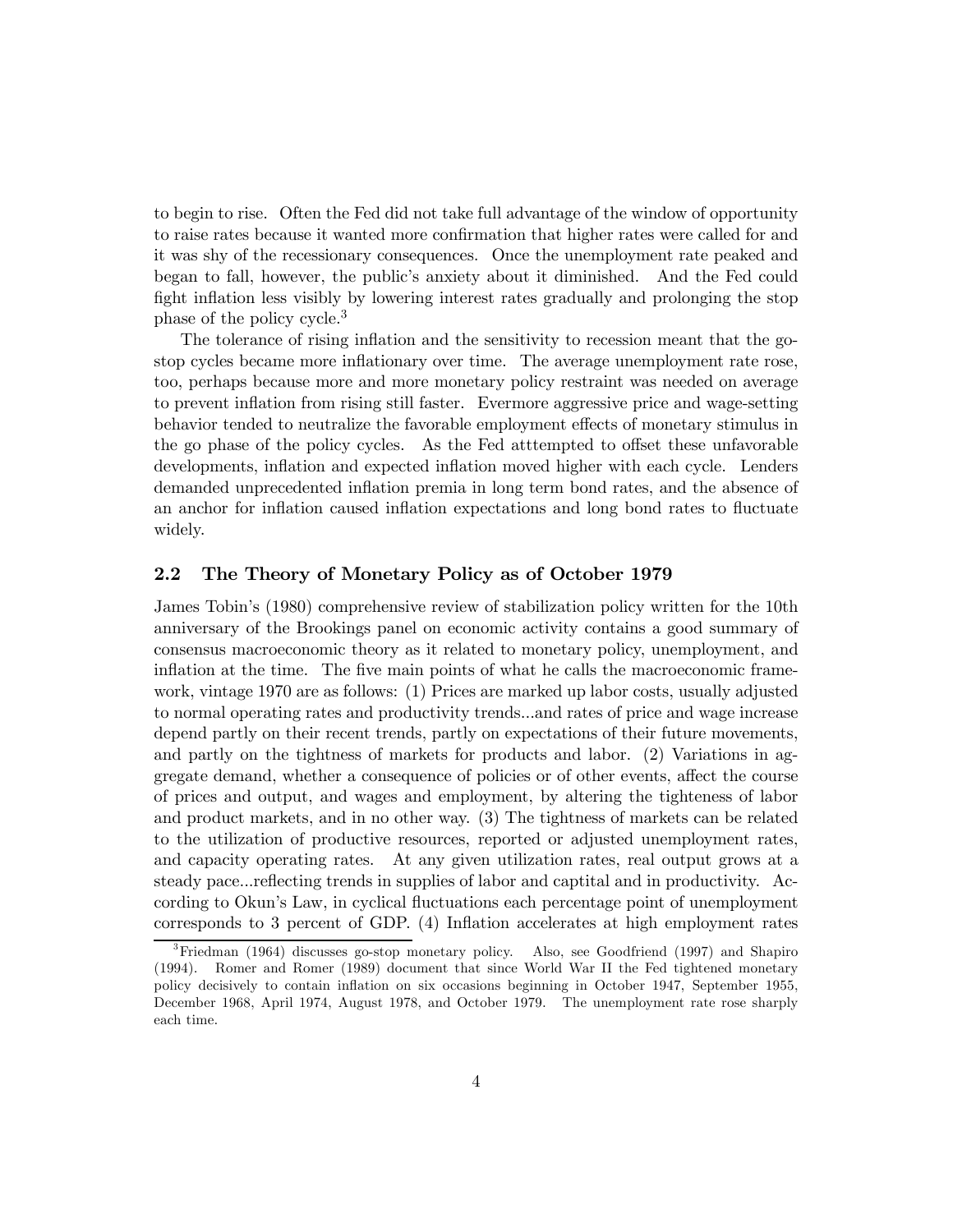because tight markets systematically and repeatedly generate wage and price increases in addition to those already incorporated in expectations and historical patterns. At low utilization rates, inflation decelerates, but probably at an asymmetrically slow pace. At the Phelps-Friedman "natural rate of unemployment," the degrees of resource utilization generate no net wage and price pressures up or down and are consistent with accustomed and expected paths, whether stable prices or any other inflation rate. The consensus view accepted the notion of a nonaccelerating inflation rate of unemplyment (NAIRU) as a practical constraint on policy, even though some of its adherents would not identify NAIRU as full, equilibrium, or optimum employment. (5) On the instruments of demand management themselves, there was less consensus. The monetarist counterrvolution had provided debate over the efficacy of monetary and fiscal measures, the process of the transmission of monetary policies to total spending, the proper indicators and targets of moneary policy.4 Remarkably, much of this consensus remains at the core of modern mainstream models of monetary policy today as discussed in Section 4 below.

Tobin was more pessimistic than other Keynesian economists such as Arthur Okun (1978) that disinflationary monetary policy alone could bring down inflation at an acceptable unemployment cost. Tobin's views are worth recalling because they capture the more pessimistic Keynesian thinking about the power of monetary policy to control inflation and they provide some constrast with more optimistic monetarist views discussed below that gained currency in the inflationary decades prior to October 1979. For instance, in the same paper we learn that Tobin thought that the path of real variables would have been disastrously worse had the path of nominal GDP growth been held to 4 percent per year since 1960. He regarded "the inertia of inflation in the face of nonaccommodative policies [as] the big issue." Tobin's view was that "the price- and wage-setting institutions of the economy have an inflation bias. Consequently, demand management cannot stabilize the price trend without chronic sacrifice of output and employment unless it is assisted, occasionally or permanently, by direct incomes policies of some kind."5. A few pages later Tobin says that he thinks it would be "recklessly imprudent to lock the economy into a moneary disinflation without auxiliary incomes policies."6

Monetarists led by Milton Friedman, Karl Brunner, and Allan Meltzer were optimistic that the Fed could and should use monetary policy alone to bring inflation down. Monetarist theory and its prescriptions for monetary policy were based on the quantity theory of money, evidence from many countries showing that sustained inflation was associated with excessive money growth, and evidence that inflation could be stopped

<sup>&</sup>lt;sup>4</sup>The preceding five points were taken, with relatively few changes and omissions, from Tobin (1980), pages 23-5.

 $5$ Tobin (1980), page 64.

 ${}^{6}$ Tobin (1980), page 69.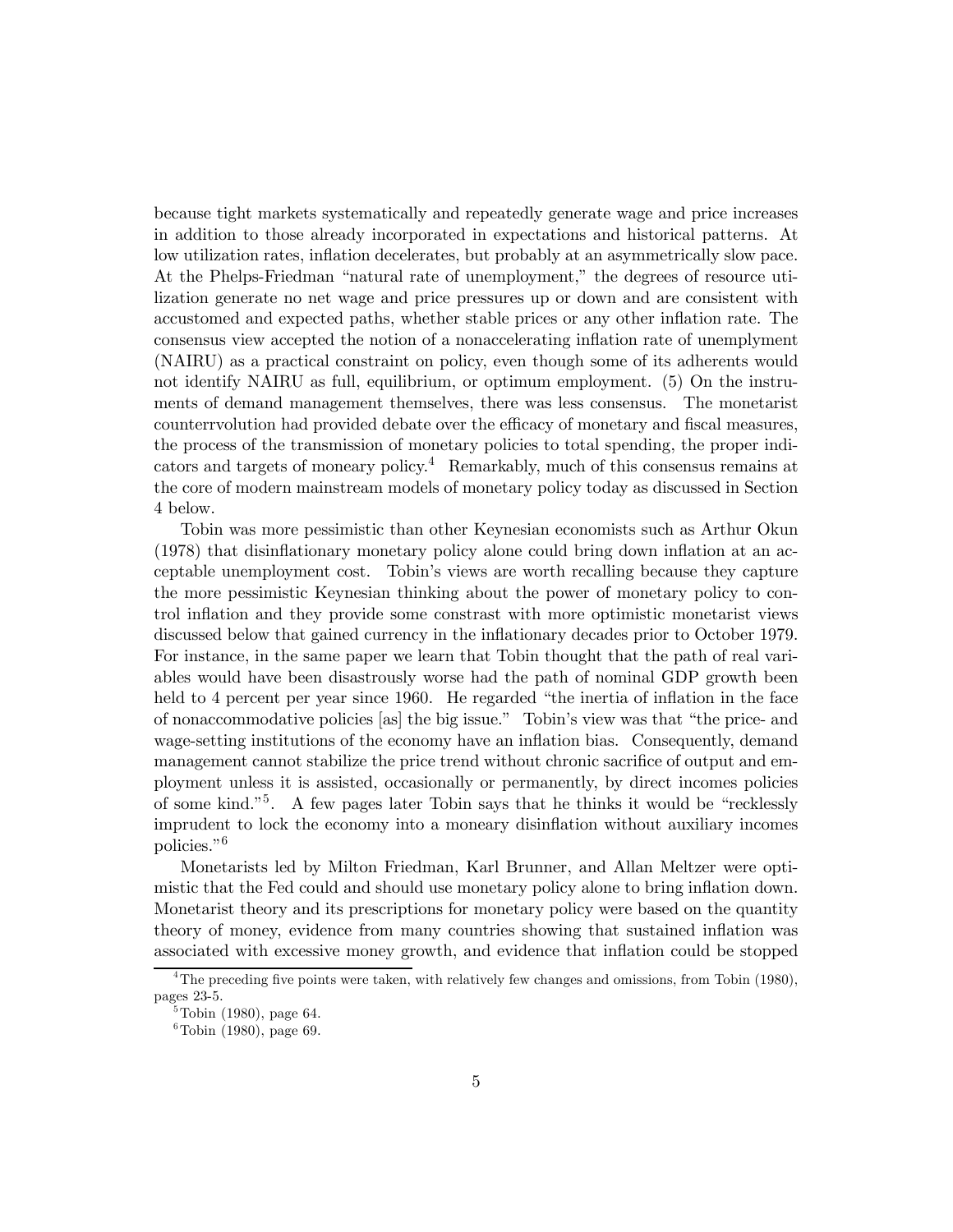by slowing the growth of the money supply.<sup>7</sup> In particular, monetarists demonstrated convincingly that the demand for money was sufficiently stable in the United States to enable the central bank to bring the inflation rate down by reducing the trend rate of growth of the monetary aggregates. And monetarists argued successfully that although the introduction of money substitutes could adversely impact the stability of money demand in the short run, money demand was sufficiently stable and money supply sufficiently controllable by a central bank over time that financial innovations did not fundamentally alter the central bank's power over inflation. By assembling a convincing body of theory and evidence that controlling money was necessary and sufficient for controlling inflation, and that a central bank could control money, monetarists laid the groundwork for the Volcker Fed to take responsibility for inflation after October 1979 and bring it down.

Monetarists, however, like Keynesians believed that a disinflation would be costly.<sup>8</sup> Previous experience with go-stop policy made it clear that there was a short-run unemployment cost of fighting inflation. The temporary unemployment cost of a large permanent disinflation would likely exceed the cost of previous temporary attempts to contain inflation in the "stop" phases of the policy cycle. Both Keynesians and monetarists then understood that the unemployment cost of permanent disinflation could be reduced greatly if the Fed could acquire credibility for low inflation.<sup>9</sup> In a credible disinflation, money growth and inflation would slow together, with little increase in unemployment.<sup>10</sup> On the other hand, if the disinflation were not credible, then wage and price inflation would continue as before, and the public would drive interest rates up and asset prices down as it competed for increasingly scarce real money balances. In that case unemployment would rise and only come back down as the disinflation gained credibility, wage and price inflation slowed, interest rates fell, asset prices rose, and aggregate demand rebounded. Monetarists tended to be more optimistic about the potential role for credibility because they saw a greater role for expectations in wage and price setting and a smaller role for inertia than did Keynesians, and monetarists thought that monetary policy could exert a greater influence over expectated inflation than did Keynesians. At any rate, in October 1979 it was not at all clear how quickly the Volcker Fed could acquire credibility for low inflation, how costly a disinflation might be, or even whether it would succeed at all given the pressure that could be brought to bear on the Fed as a result of the accompanying recession.

<sup>&</sup>lt;sup>7</sup>See, for example, Friedman (1968, 1989), Meltzer (1963), Poole (1978), Sargent (1986), and the regular reports of the Shadow Open Market Committee led by Karl Brunner and Allan Meltzer.

 $8$ See Ball (1994b).

<sup>&</sup>lt;sup>9</sup>Fellner (1979), Sargent (1986), and Taylor (1982) contain early discussions of role of credibility in minimizing the cost of disinflation.

 $10$  In fact, Ball (1994) pointed out that a fully credible disinflation could produce a temporary increase in employment for some sticky price specifications.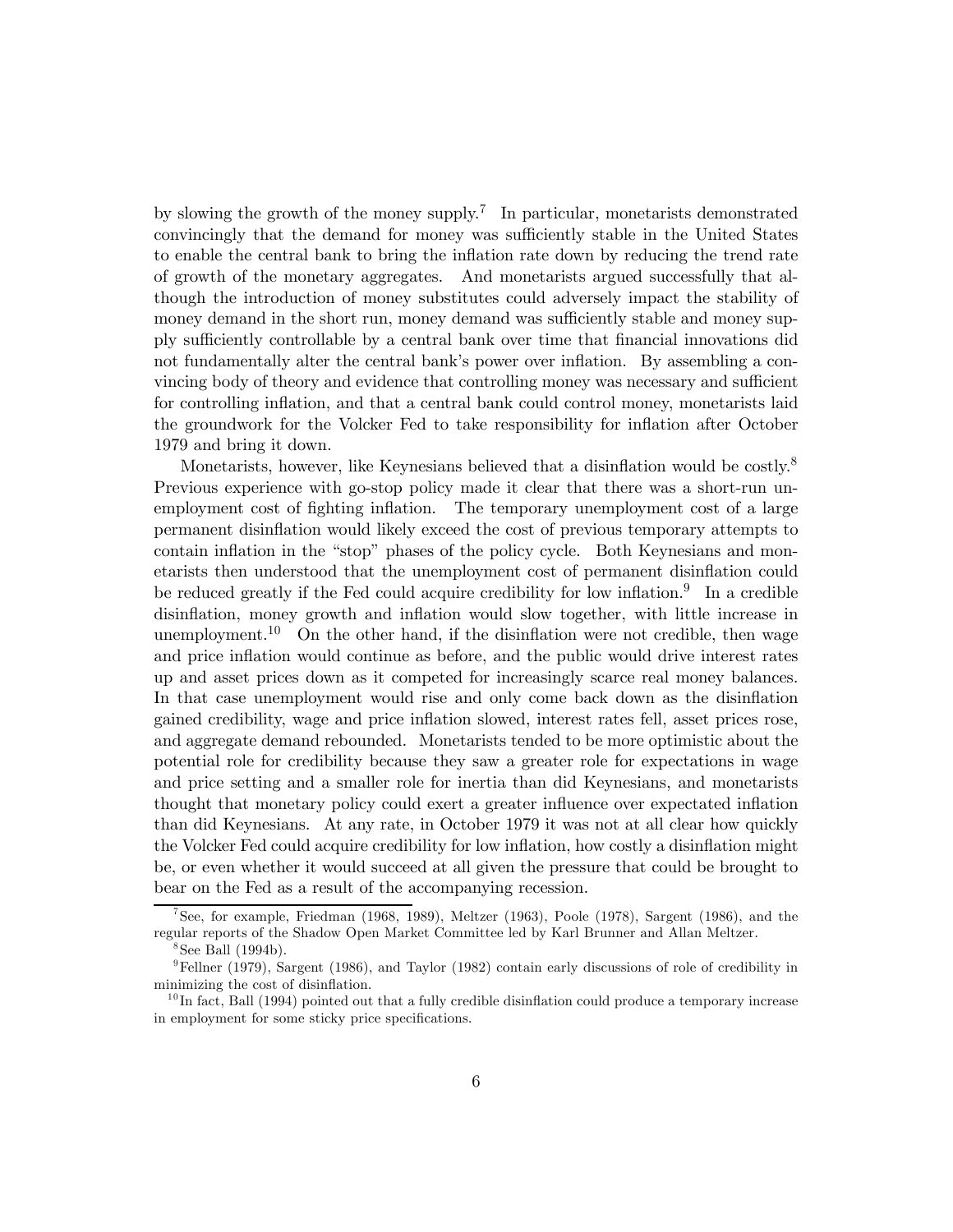# 3 Lessons from the Volcker Disinflation

By October 1979 the level and volatility of inflation and inflation expectations resulting from two decades of inflationoary go-stop monetary policy made it very difficult for the Fed to pursue stabilization policy. Large real interest rate policy actions were necessary to stabilize the economy. Moreover, it became increasingly difficult to track the public's inflation expectations and to tell how nominal federal funds rate policy actions translated into real rate actions. The public found it increasingly difficult to discern the Fed's policy intentions and the Fed found it increasingly difficult to gauge the state of the economy and how the economy would respond to its policy actions. The opportunity for policy mistakes was enlarged. In short, there was a breakdown in mutual understanding between the public and the Fed.

The Fed rarely sought publicity for its monetary policy actions. However, confidence deteriorated to such an extent by October 1979 that the Fed broke sharply with tradition and grabbed the headlines with a dramatic high profile announcement that it had changed operating procedures to place greater emphasis on controling money.11 That dramatic announcement served three main purposes: (1) it associated the Fed with monetarists and thereby bought some credibility against inflation, (2) it enabled the Fed to blame high interest rates on tighter monetary control,<sup>12</sup> and (3) it signalled that the Fed would take responsibility for inflation and staked the Volcker Fed's reputation on containing inflation in order to build the Fed's credibility as an inflation fighter. Importantly, the Volcker Fed did not yet talk much about disinflation in October 1979. Its public statements and FOMC transcripts from the fall of 1979 make clear that its objective was more modest: to stabilize and contain an increase inflation and inflation expectations. A reading of the FOMC transcripts also makes clear that the Fed came to regard disinflation as a feasible and preferable course of action only gradually as events unfolded in 1980 and 1981. What follows is a brief summary of the key aspects of the Volcker disinflaton and their lessons for monetary policy. In reviewing these events we will see why and how the Volcker Fed produced the sustained disinflation.

#### 3.1 Loss of Room to Maneuver

The first big surprise for the Volcker Fed in the six months or so after October 1979 was that its room to maneuver between fighting inflation and fighting recession disappeared. In effect, the Fed lost the leeway to choose between stimulating employment in the go phase of the policy cycle and fighting inflation in the stop phase. The Volcker Fed raised the nominal federal funds rate by about 6 percentage points in the fall of 1979

 $11$ Board of Governors of the Federal Reserve System (1979).

 $12 \text{Cook } (1989)$  and Poole (1982) indicate that short term interest rate movements from 1979 to 1982 were relatively closely managed by the Fed.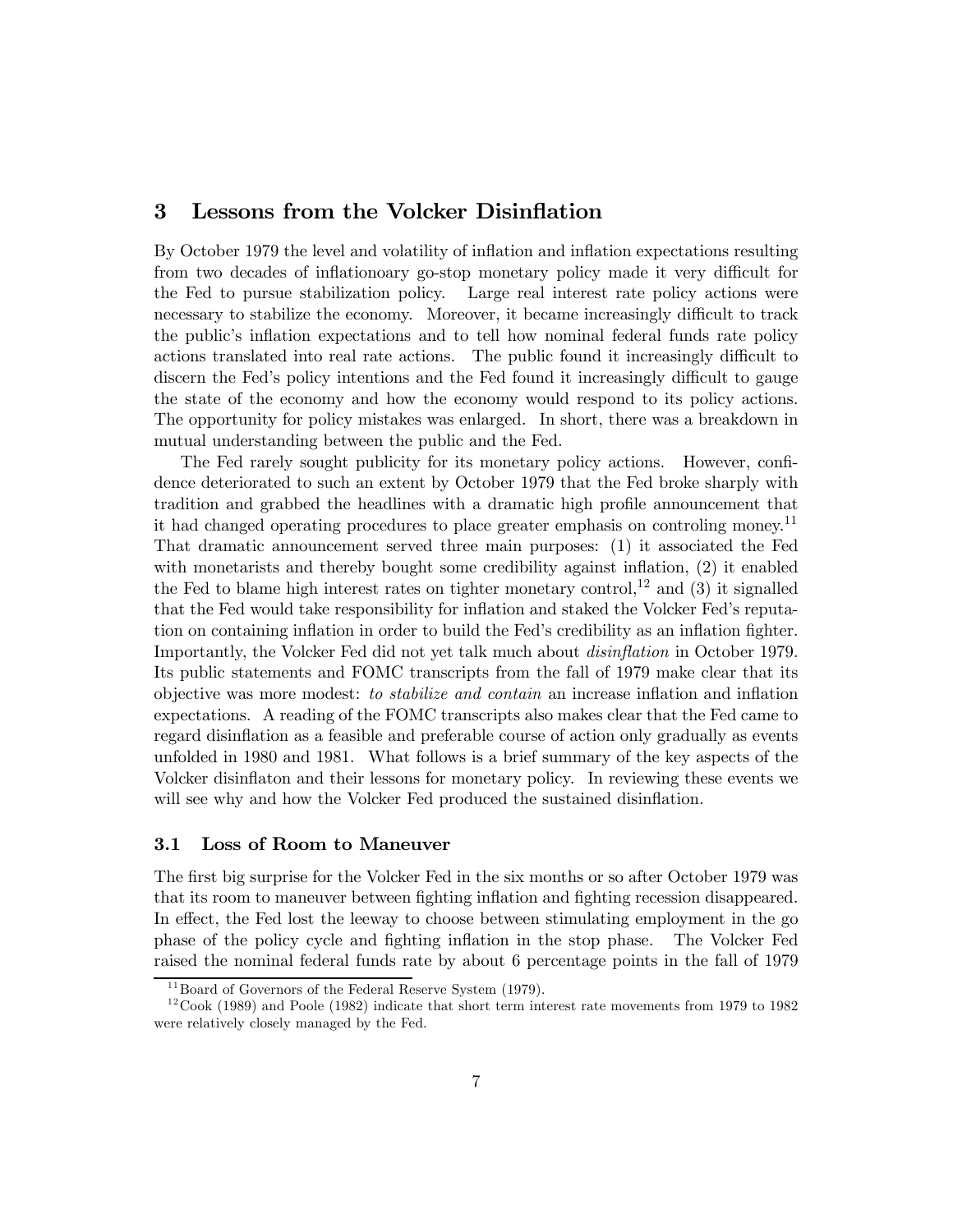in its openning fight against inflation. But evidence that the economy was moving into recession then caused the Fed to pause in its aggressive tightening. January 1980 later turned out to be an NBER business cycle peak, validating the Fed's concern about a recession. But with the federal funds rate held steady, the 30-year (long) bond rate jumped by around 2 percentage points between December and February despite a weakening economy. A number of factors contributed to the unprecedented collapse of bond prices and increase in inflation expections evident in the sharp rise in the bond rate. Among the most important were the sharply rising inflation itself, the ongoing increase in oil prices, the incredible rise in the price of gold from around \$250 an ounce to around \$850 in January, and the Soviet invasion of Afghanistan. That said, the Fed's hesitation to proceed with its tightening at the first sign of recession probably contributed to the inflation scare by creating doubts in the public's mind of the Fed's willingness to incur the unemployment cost to contain inflation.

However, the unprecedented challenge to its credibility as an inflation fighter made clear that the Fed had lost the *flexibility* to use interest rate policy to stabilize employment and output. The Fed had no choice but to react strongly to the inflation scare regardless of the consequences for employment. The Fed had no more room to maneuver and raised the federal funds rate by 3 percentage points to 17 percent in March! The short recession that occurred in the first half of 1980 resulted from the tightening of monetary policy in conjunction with the imposition of credit controls in March.<sup>13</sup> When the downturn became clear, the Fed cut the federal funds rate by around 8 percentage points between April and July to act against it, but real GDP fell anyway at around a 10 percent annual rate in the 2nd quarter. The recession ended quickly with the easinig of monetary policy and the lifting of credit controls in June, and real GDP bounced back with 8 percent annual growth in the 4th quarter of 1980. Unfortunately, inflation remained high throughout 1980.

#### 3.2 Tactics, Credibility, and Cost

The unemployment cost of the Volcker disinflation turned out to be substantial. After two decades of rising inflation, a widespread skepticism worked against Fed credibility. Developments in 1980 seemed to confirm that skepticism, wage and price setters doubted that there would be sufficient public support for disinflation to take hold. The inflation was not broken until a sustained slowing of money growth beginning in 1981 created a serious recession that tested the Fed's determination and the public's support.<sup>14</sup> Although the 1981-82 recession was the worst since the 1930s it was less severe than might

 $13$  See Schreft (1980).

<sup>&</sup>lt;sup>14</sup> See Broaddus and Goodfriend (1984) on the sharp slowing of M1 in 1981. Effective M1 grew around 5 percentage points slower in 1981 than its average annual growth over the preceding five years, and the 2 percent shortfall in M1 from the midpoint of its 1981 range was built into the 1982 target path.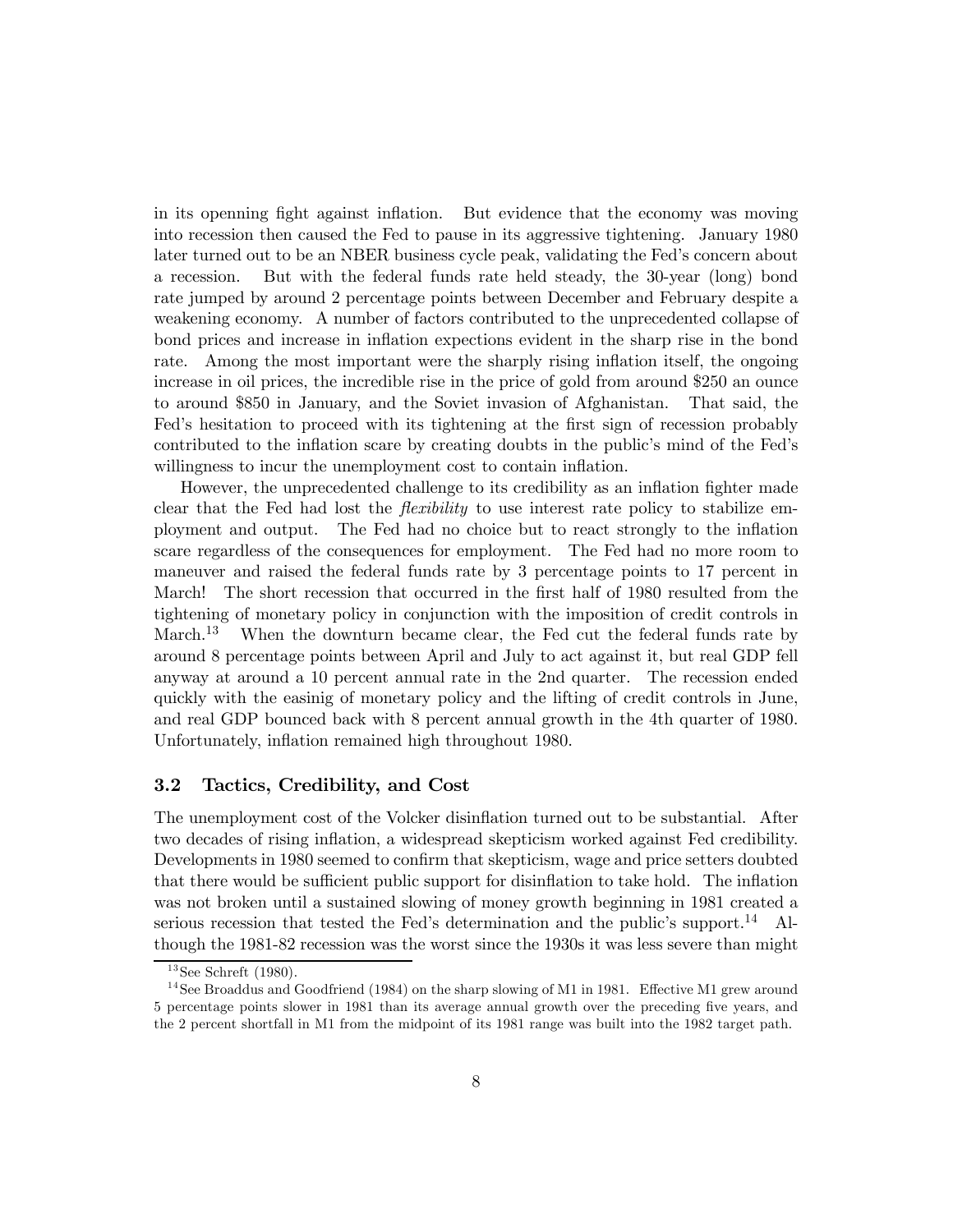have been expected given the roughly 6 percentage point permanent disinflation that accompanied it. The size and speed of the disinflation suggested that the acquisition of credibility played a key role in making it happen.

To pick up the story in 1980, seeing the strength of the economy and that inflation had not weakened, the Fed moved the federal funds rate up to 19 percent by the end of 1980. As measured by PCE inflation, which was around 10 percent at the time, real short term interest rates were then a very high 9 percent. A recession began in July 1981 that would take the unemployment rate from around 7 percent to nearly 10 percent at the recession trough in November 1982. This time, PCE inflation fell by around 5 percentage points to the 5 percent range by the first quarter of 1982, and the Fed brought the funds rate down by 5 percentage points as well. Thereby, the Fed maintained 9 percent real short term interest rates even as unemployment rate continued to rise. One reason that policy remained extraordinarily tight even after the break in inflation is that the behavior of long bond rates suggested that the Fed's credibility as an inflation fighter continued to deteriorate. The long rate actually rose by 3 percentage points from January 1981 to more than 14 percent in October, even as the economy weakened. And the bond rate remained in the 13 to 14 percent range until it began to come down in the summer of 1982. Only then, in the 3rd quarter of 1982 did the Fed begin to reduce real short term interest rates and pave the way for a recovery. Thereafter, inflation stabilized at around 4 percent and real GDP grew by around 6.5 and 4.5 percent in 1983 and 1984.

A number of factors help to explain why the Fed went ahead with the disinflation in 1981 and why the disinflation succeeded. First of all, the disastrous developments in 1980 taught the Fed that attempting to stabilize inflation at a high level was costly because: (1) high inflation invited inflation scares in the bond market that the Fed had to counteract by raising short term real interest rates, (2) high inflation invited interventions such as credit controls that could be equally damaging to economy, (3) containing inflation at a high level would likely require the Fed to maintain a larger average output gap than otherwise to prevent inflation from rising further. A reading of the FOMC Transcripts indicates that the risk of a costly disinflation in 1981 seemed more acceptable once the costs of attempting to stabilize inflation at a high level became better appreciated in 1980.

Second, the events of 1980 also heightened the public's unhappiness with trying to live with high inflation. Public support, together with the support of the new Reagan administration, also encouraged the Volcker Fed to attempt disinflationary monetary policy in 1981.

Third, the Fed did the hard work of raising the federal funds rate to 17 percent in the spring of 1980. The Fed then took advantage of the window of opportunity that presented itself during the strong rebound in economic activity in the second half of 1980 to return the federal funds rate to that range. Moving the federal funds rate back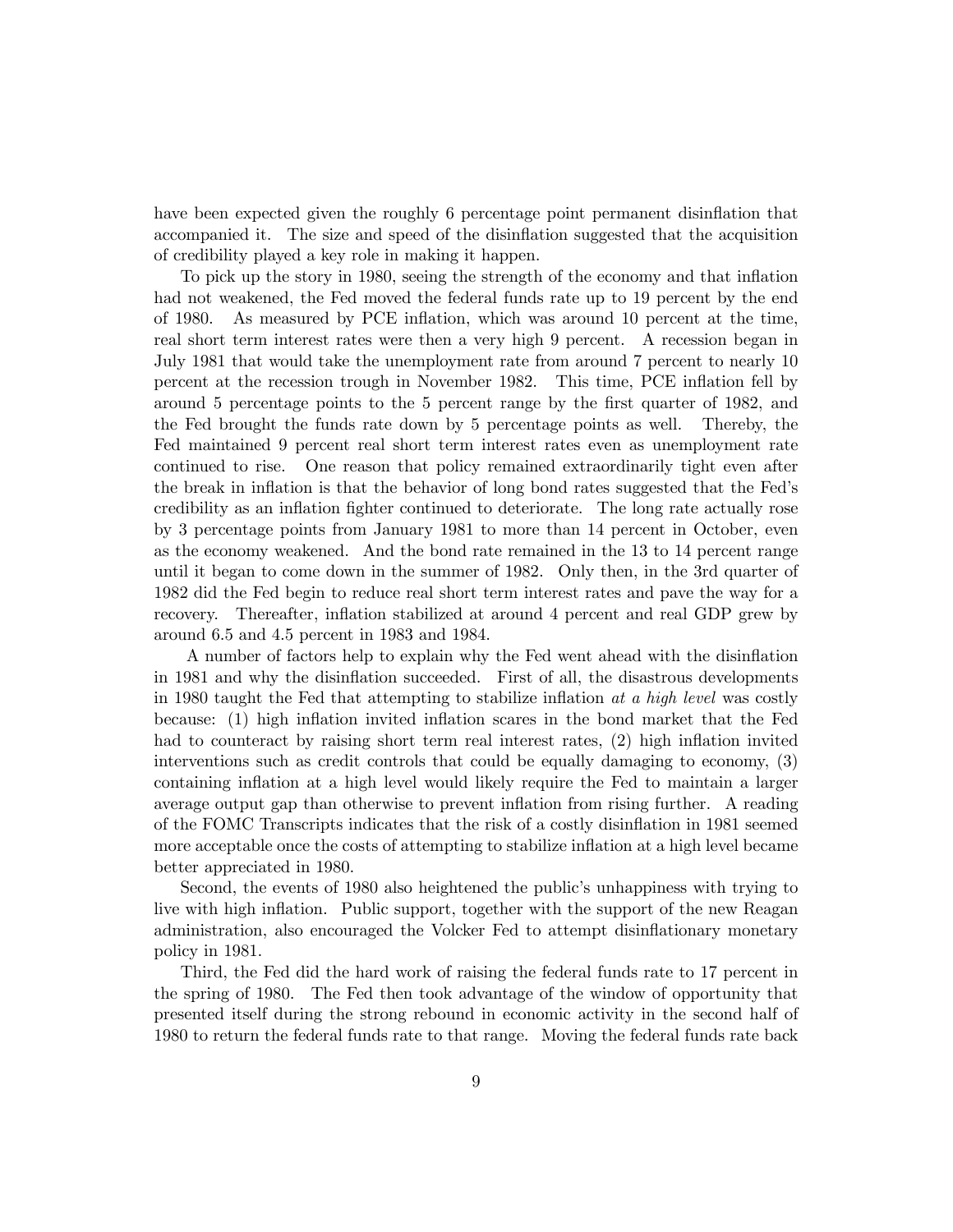up aggressively signalled the Fed's commitment and determination to renew the fight against inflation in 1981. By positioning itself with a 19 percent nominal, and 9 percent real, federal funds rate the Fed could then let the economy disinflate without having to raise the nominal funds rate anymore, and could even lower the nominal federal funds rate as the disinflation took hold.

## 3.3 The Inflation Scare Problem and Preemptive Interest Rate Policy

Severe credibility problems flared up during the Volcker era as "inflation scares" in the bond market– falling bond prices due to sharply rising inflation premia in long term interest rates.15 Inflation scares presented the Fed with a costly dilemma: ignoring them could encourage more skepticism about the Fed's fight against inflation, but raising real short rates in response risked precipitating a recession or worsening a recession already in progress. There were four prominent inflation scares in the Volcker era. As discussed above, the first scare in early 1980 shocked the Fed into a 3 percentage point tightening of monetary policy in March and was pivotal in persuading the Fed to pursue a more explicitly disinflationary course. The second scare in 1981 probably contributed to the Fed's prolonging the 1981-82 recession.

The third inflation scare took the long term rate from the 10 percent range in mid-1983 to over 13 percent in the summer of 1984. Remarkably, the bond rate was then only about 1 percentage point below its peak in 1981 even though inflation was about 6 percentage points lower in 1984 and inflation remained in the 4 percent range throughout the inflation scare of 1983-84! In this case, the Fed followed the long rate up with the federal funds rate, taking the funds rate up by around 3 percentage points to the 11 percent range in mid-1984 before the bond rate began to come down. The bond rate then fell by 6 percentage points to the 7 percent range by early 1986, about 3 percentage points below where it had been at the start of the inflation scare. The Fed's aggressive containment of the scare apparently made the public confident of another 3 percentage point reduction in the trend rate of inflation.

The sucessful containment of the 1983-4 inflation scare was critical in assuring the sustainability of the Volcker disinflation. The Fed had succeeded in reducing inflation temporarily in many of the preceding go-stop policy cycles only to let it rise to new highs.<sup>16</sup> Based on this unfortunate history, the Volcker Fed probably expected this challenge to its credibility for low inflation and was prepared to meet it aggressively. This success was important because it showed that well-timed, aggressive interest rate policy actions could defuse an inflation scare and preempt rising inflation without creating a recession. Moreover, preemptive interest rate policy actions in 1983-4 put an

<sup>&</sup>lt;sup>15</sup> See Goodfriend (1993), Gurkaynak, Sack, and Swanson (2003), Ireland (1996), and Orphanides and Williams (2002).

 $16$ This point is made forcefully by Shapiro (1994).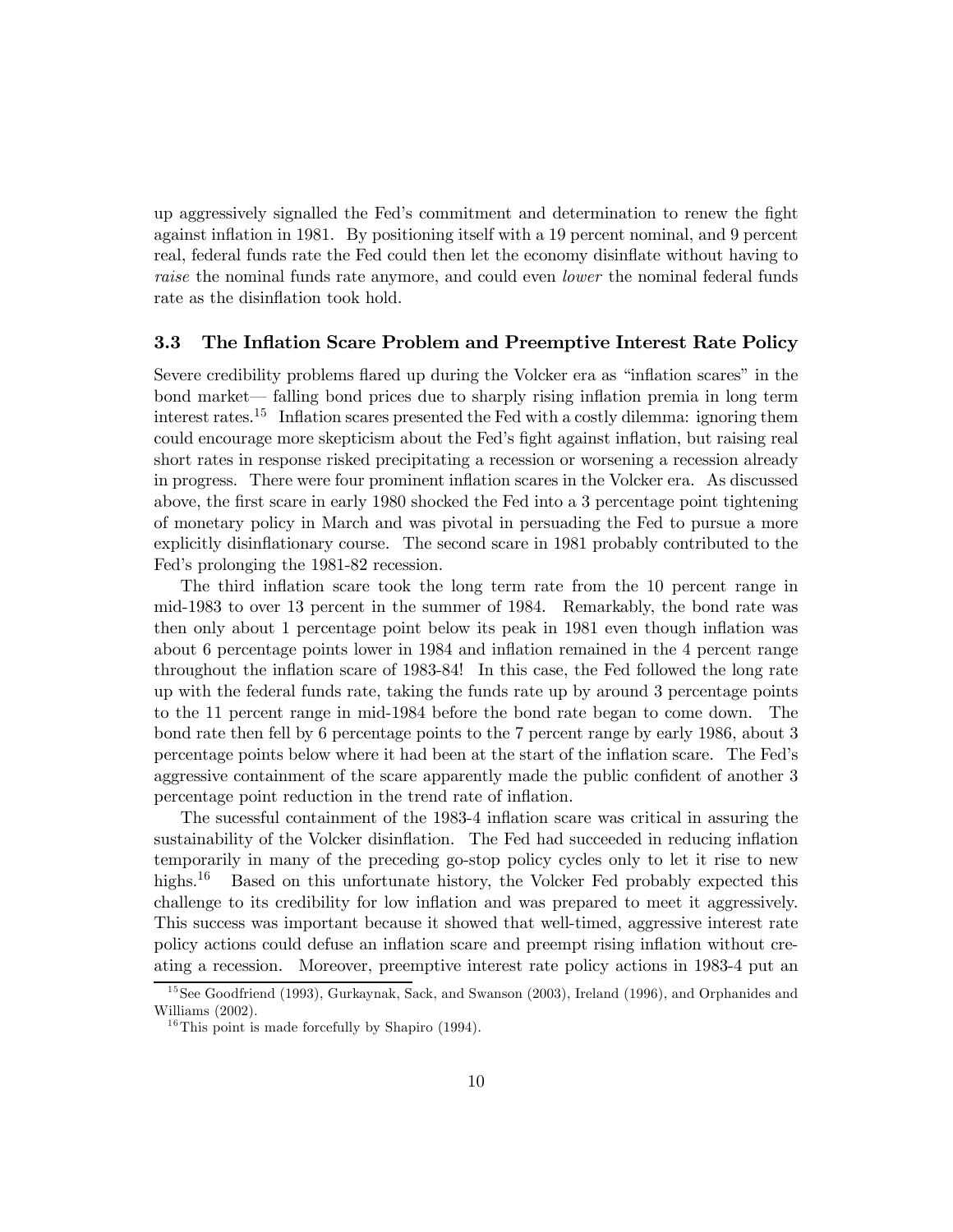end to the inflationary go-stop policy cycles that had destabilized the macoeconomy for decades.

The Volcker Fed was confronted with a fourth inflation scare in the 1987, the last year of Paul Volcker's leadership. The 1987 scare was marked by a 2 percentage point rise in the bond rate between March and October. This time the Volcker Fed reacted little to the scare, perhaps because GDP growth was weaker than in 1983-4 and there was less risk of an increase in the actual inflation rate. In light of the Volcker Fed's demonstrated determination to act against inflation earlier in the decade, however, the 1987 scare was striking evidence of the fragility of the credibility of the Fed's commitment to low inflation.

# 4 Consensus Theory and Practice of Monetary Policy

The period since October 1979 has seen a considerable convergence in the theory and practice of monetary policy. On the theory side, New Neoclassical Synthesis models (alternatively called New Keynesian models) of monetary policy embody key components from Keynesian, monetarist, rational expectations, and real business cycle macroeconomics. On the policy side, it is widely agreed that central banks can and should use monetary policy to maintain low inflation over time; and that the commitment to price stability enhances the power of monetary policy to stablize employment over the business cycle. The agreed desirability and feasibility of a priority for price stability was born of the practical experience reviewed above in conjunction with theory developed since October 1979.

In what follows, we review the nature and origin of key elements of the current consensus. First, we review the components of the consensus theory of monetary policy. Second, we review the reasons for the rise of implicit inflation targeting as the strategy of monetary policy in practice. Third, we explain the emergence of explicit interest rate policy as the means of implementing, discussing, and studying monetary policy in practice. Fourth, we discuss the transition from the practice of secrecy to transparency in communicating of monetary policy actions, concerns, and intentions to the public.

## 4.1 The Consensus Model of Monetary Policy

The modern consensus macroeconomic model of monetary policy, known as New Neoclassical Synthesis or New Keynesian, is a dynaimc general equilibrium model with a real business cycle core and costly nominal price adjustment. The consensus model and its implications for monetary policy have been exposited from somewhat different perspectives in Goodfriend and King (1997), Clarida, Gali and Gertler (1999), Woodford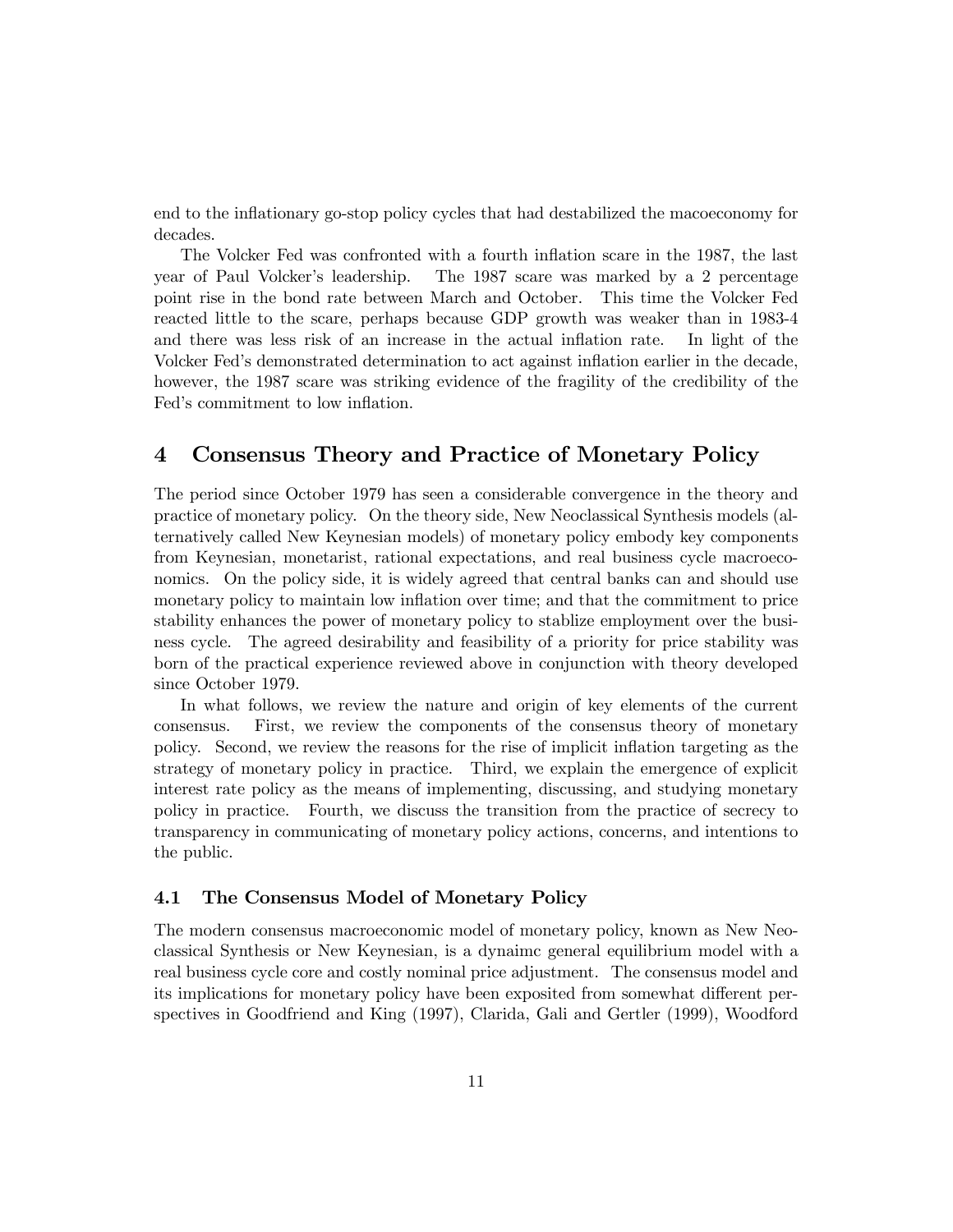$(2003)$ , and Goodfriend  $(2004)$ .<sup>17</sup> A convergence in thinking is clear from a reading of these diverse expositions. The heart of the baseline model can be compactly represented by the following equations.

There is a "forward-looking IS function" in which current aggregate demand relative to potential output depends positively on expected future income and negatively on the short term real interest rate. It resembles the original Keynesian IS function except for its reliance on future income. One can think of the forward-looking IS function as arising from a core real business cycle model with a sticky price level as emphasized in Goodfriend and King (1997) and Goodfriend (2004b). The dependence of current aggregate demand on expected future income dates back to the theory of consumption developed by Fisher (1930) and Friedman (1957).

There is an "aggregate supply function," also called a Phillips curve, or an "inflation generating function," that relates current inflation inversely to the current markup (or output gap) and expected future inflation. This aggegate supply function can be derived directly from Calvo's (1983) model of staggered price setting, and is closely related to the pioneering work of Stanley Fischer and John Taylor. See Taylor (1999b).

The modelling of expected future income in the IS function and expected future inflation in the aggregate supply function reflects the introduction of rational expectations into macroeconomics by Robert Lucas in the  $1970s^{18}$  Rational expectations theory and solution methods provided a convincing and manageable way to model expectations. Moreover, rational expectations theory taught that it is critically important in analyzing monetary policy to let expectations rationally reflect changes in the way that monetary policy is imagined to be conducted.

By solving the IS function forward, it is possible to express current aggregate demand relative to potential in terms of the expected path of future short term real interest rates and future potential output. To the extent that price level stickiness enables monetary policy to exert leverage over the path of real interest rates, both current and expected interest rate policy actions determine current aggregate demand.

By solving the inflation generating function forward, one can see that the current inflation rate depends inversely on the path of expected future markups. The model implies that inflation will remain low and stable if monetary policy manages aggregate demand to stabilize the output gap so as to keep the average markup at the profit maximizing markup.<sup>19</sup> In other words, monetary policy maintains price stability by anchoring expected future markups at the profit maximizing markup so firms do not wish to change prices. Monetary policy that stabilizes the markup at its profit maximizing value makes the macroeconomy behave like the underlying core real business cycle model

 $17$  See also the papers in Mankiw and Romer (1991).

 $18$ See Lucas (1976, 1981).

 $19$  See Rotember and Woodford (1999).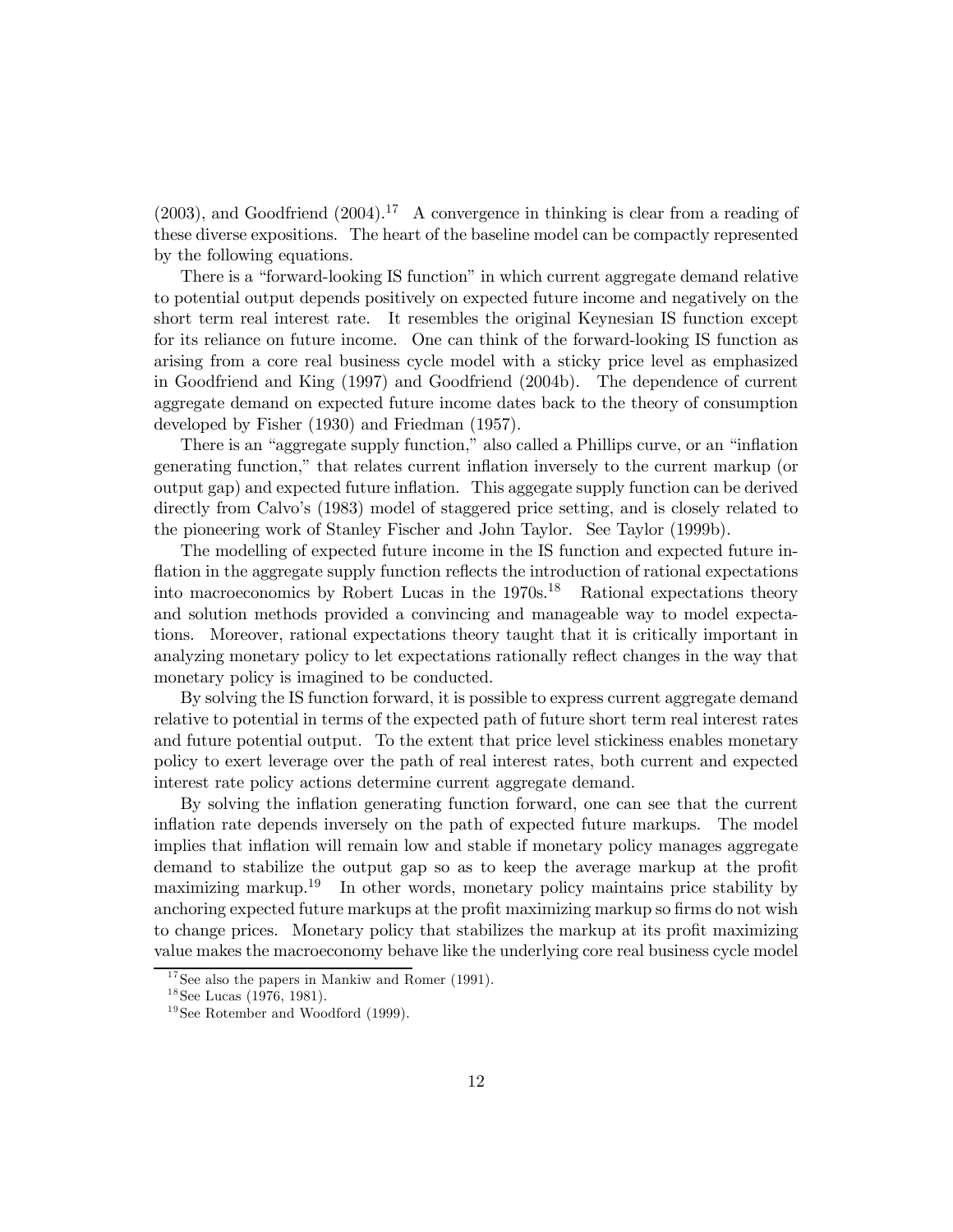with flexible prices. From this perspective, "flexible price real business cycle models of aggregate fluctuations are of practical interest, not as descriptions of what aggregate fluctuations should be like *regardless* of the monetary policy regime, but as descriptions of what they would be like under an *optimal* monetary policy regime.<sup>"20</sup>

Looking back at Tobin's summary of consensus thinking about monetary policy in 1980, much remains from that time. There is the idea that prices are marked up over costs, that price trends depend on expectations, and on tightness of labor and product markets, that variations in aggregate demand alter inflation by influencing the tighness of markets, that there is a natural rate of unemployment (where output equals potential) at which wage and price setters perpetuate the going rate of inflation (presumably at the profit maximizing markup), that inflation accelerates when output is expected to exceed potential (the markup is expected to be compressed), and that inflation decelerates when output is expected to fall short of potential (the markup is expected to be elevated). The main advances since then are mainly due to the proven power of monetary policy to reduce and stabilize inflation and inflation expectations at a low rate, and the progress in modelling expectations rationally so as to understand how monetary policy consistently committed to stabilizing inflation can achieve favorable results.

The model of monetary policy is closed with a description of how monetary policy is imagined to be conducted. Rational expectations teaches that it is not possible to tell how monetary policy actions influence behavior unless they are modelled as part of systematic *policy*. Hence, the model cannot be employed to analyze monetary policy without specifying how policy is conducted. There are two ways to do this. One can assume that the central bank employs a rule for its policy instrument, such as a Taylor interest rate rule or a McCallum monetary base rule. Or one can assume that the central bank chooses its instrument each period to maximize a welfare function, which could be derived to reflect household utility in the model. Each way of closing the model has advantages and disadvantages. An ad hoc policy rule can be chosen to approximate a central bank's reaction function in practice. The problem is that an ad hoc rule is unlikely to be optimal in the model in question. On the other hand, optimal policy in the model may not give rise to a policy rule that a central bank would follow in practice, and it may not be optimal at all if the model is incorrect.<sup>21</sup>

## 4.2 Implicit Inflation Targeting

With respect to the practice of monetary policy, the most important development since October 1979 has been the rise of implicit inflation targeting as the core of the Fed's

 $^{20}$  Woodford (2003), page 410. Goodfriend and King (1997) and Goodfriend (2004b) emphasize this point.

<sup>&</sup>lt;sup>21</sup> See McCallum (1999) and Svensson (1999).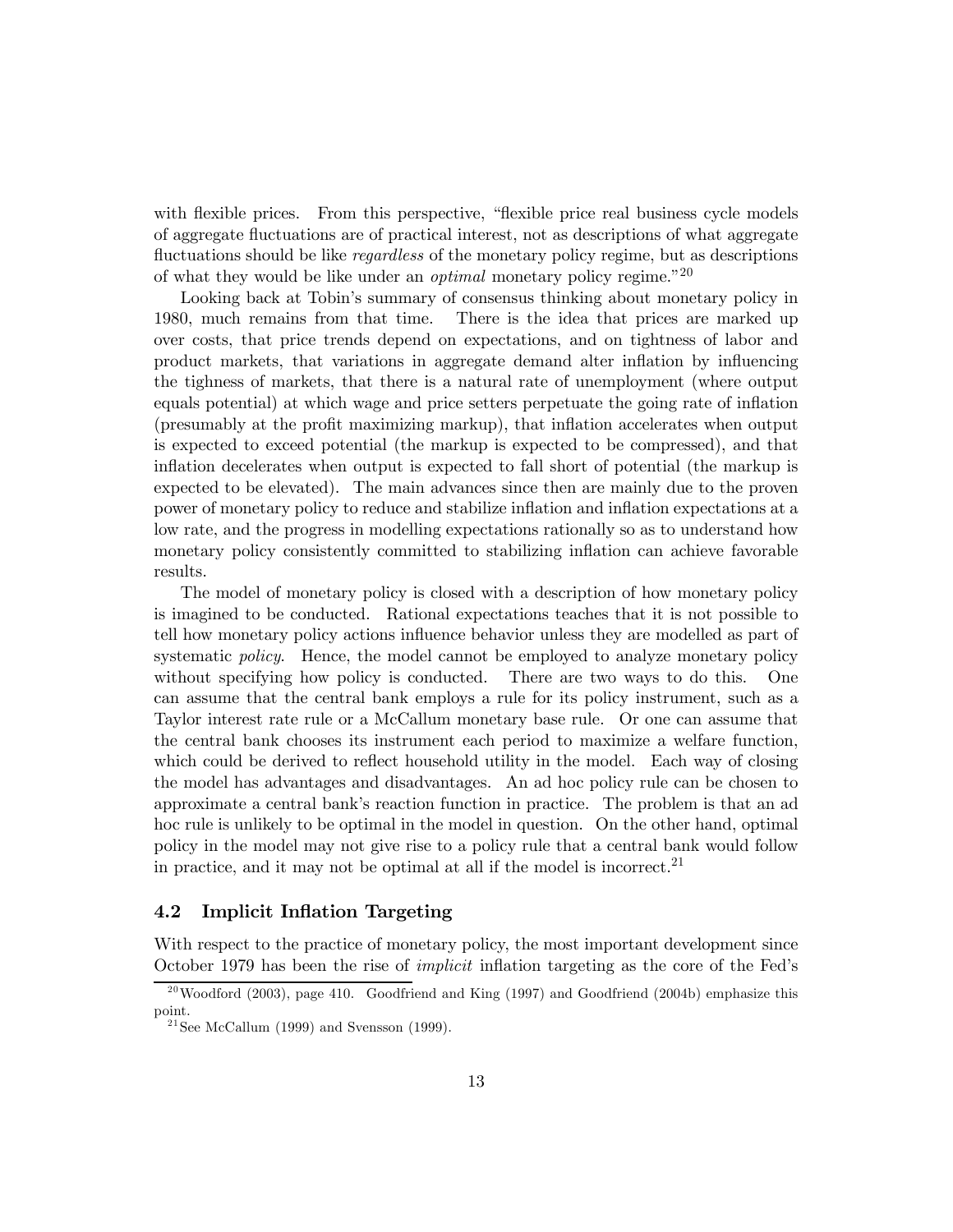strategy of moneary policy.<sup>22</sup> This is remarkable in retrospect because no one would have predicted it in October 1979. For instance, although monetarists insisted that price stability ought to be the primary goal of monetary policy, their reading of monetary history suggested that the inflation rate itself could not seve as a practical guide for monetary policy and an operational criterion for performance because of the long and variable lags of nearly two years in the effect of monetary policy on inflation.<sup>23</sup> Hence, monetarists recommended monetary targeting as the means by which a central bank should control the inflation rate.

The rise of implicit inflation targeting is the result of a number of factors. Most important, the Fed has shown that a consistent commitment to price stability can stabilize inflation within a relatively narrow range at a low rate over the business cycle. Second, the unemployment cost (associated with go-stop policy and inflation scares) of failing to make low and stable inflation a priority is now well understood. Third, anchoring inflation expectations is understood to produces three critical benefits: (1) it helps the Fed to know how its nominal federal funds rate target changes translate into real interest rate movements, which helps the Fed gauge the likely implact of its policy actions on the economy, (2) it enables the Fed to buy time to recognize and counteract threats to price stability before they develop into inflation or deflation scares, and (3) it enhances the flexibility of interest rate policy to react aggressively (without an inflation scare in bond markets) to shocks that threaten to destabilize financial markets and/or create unemployment. Fourth, macroeconomic performance since the Volcker disinflation has produced two of the longest expansions in US economic history with two of the shortest contractions in 1990-1 and 2001.

#### 4.3 Explicit Interest Rate Policy

A second practical development of considerable importance since October 1979 has been the Fed's decision since February 1994 to announce publicly its federal funds rate target immediately after each FOMC meeting. This development marked the return to explicit interest rate policy last fully acknowledged in the early 1920s. When the Fed embarked on its first campaign to tighten monetary policy in the aftermath of World War I, it did so with widely publicized increases in its discount rate, which the public then understood to anchor money market rates in much the same way as the Bank of England's "bank rate" had anchored rates since the 19th century.<sup>24</sup> High interest rates were suspected to have cuased the deflation and recession of 1920-1. According

<sup>&</sup>lt;sup>22</sup>The Fed does not have a formal inflation target. But Goodfriend (2003b) argues that monetary policy conducted by the Greenspan Fed may be characterized as a form of implicit inflation targeting. See Bernanke and Mishkin (1997) for a formal definition of inflation targeting.

 $23$ See Friedman (1960), pp. 87-88.

 $24$ See Hawtry (1938).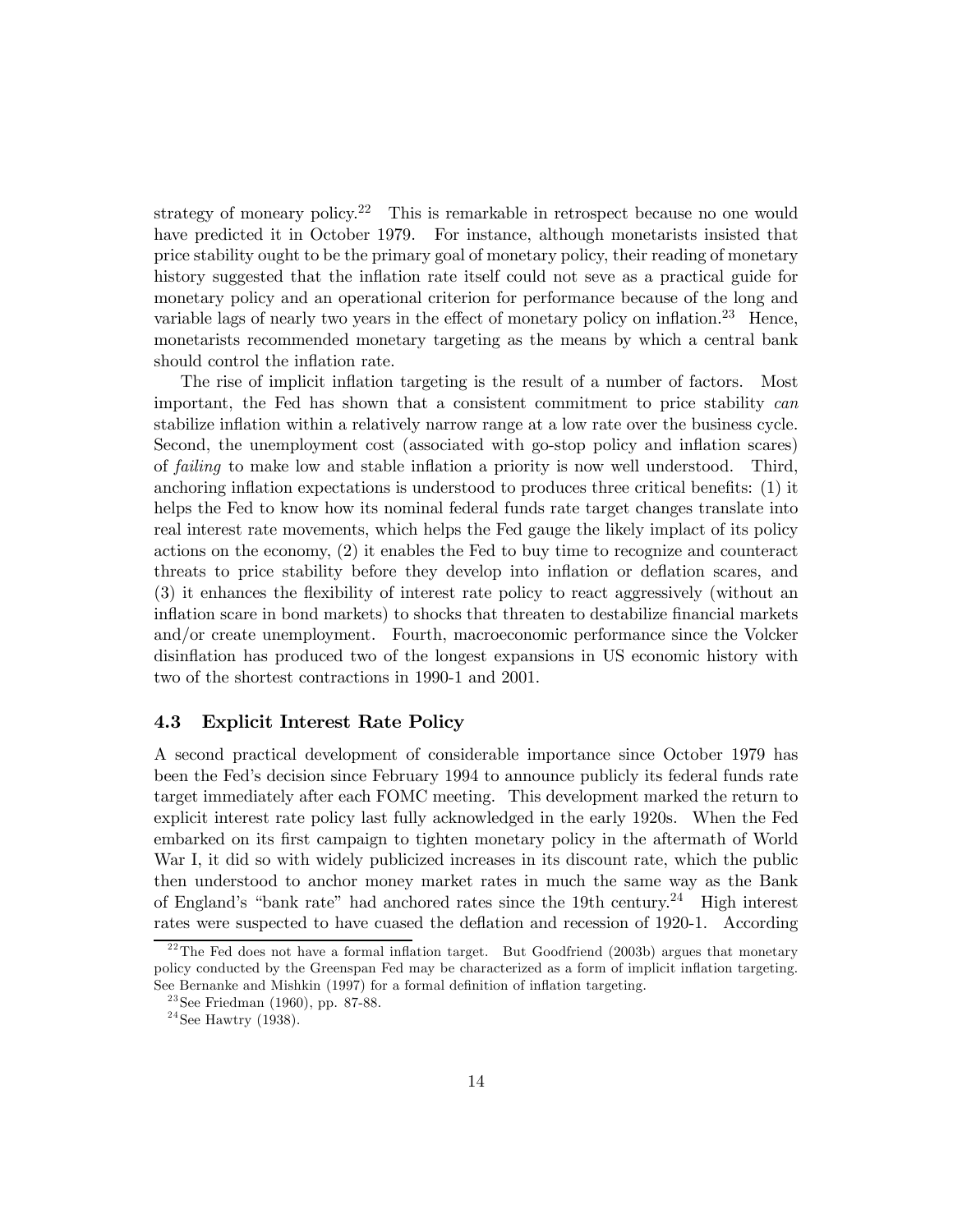to Meltzer's (2003) account, it is no exaggeration to say that the Fed was traumatized by its first use of open interest rate policy.25 Shortly after that experience, the Fed moved to adopt operating procedures to pursue interest rate policy less visibly. It did so by targeting borrowed reserves.

Borrowed reserve targeting enabled the Fed to talk about monetary policy in terms of the "degree of pressure on reserves," rather than in terms of interest rates, and to create the illusion that money market rates were determined largely if not completely by market forces. There were three reasons for this:<sup>26</sup> (1) Money market rates floated relative to the discount rate with a spread that fluctuated with credit risk and the volume of bank reserves that the Fed forced the banking system to borrow from reserve banks. (2) Money market rates could be manipulated quietly, without changing the high-profile discount rate, by forcing the banking system to borrow more or less of its reserves at the discount window. (3) The Fed could create the impression that visible (discount rate) interest rate policy followed market rates. If the Fed wanted to raise rates, for instance, it could first force banks into the window by selling securities. That would raise market rates without raising the discount rate. Later, the Fed could realign the discount rate without again changing market rates by buying securities to bring the volume of forced borrowings back down. Of course the Fed retained the option of leading with discount rate changes when it wanted to grab the headlines.

Thus, borrowed reserve targeting was noisy interest rate policy in which the Fed continued to manage short term interest rates closely but in a relatively invisible way. It afforded the Fed a means of implementing interest rate policy actions quietly or loudly, depending on what was called for.<sup>27</sup> With the exception of a few periods, such as 1974-79, the Fed utlilized some form of borrowed reserve targeting to manage interest rates until 1994.28

A number of factors account for the Fed's decision to return to explicit interest rate policy in 1994. The period of very high interest rates in the 1970s and '80s, especially during the Volcker disinflation, gave the Fed a very high profile which it never lost. Greater public interest in and scrutiny of monetary policy created pressure for increased transparency of interest rate policy actions. Second, as instability in the demand for M1 and M2 became evident in the 1980s and early 1990s, it made less sense for the Fed to utilize operating procedures that involved bank reserves and to talk about monetary policy in terms of money. Third, academic papers, e.g., Goodfriend (1991, 1993) and

 $^{25}$ See Meltzer (2003), pp. 13, 112-116, and 127.

 $26$ See Goodfriend (2003a).

 $27$  Goodfriend (1991), page 21 quotes Governor Strong from 1927 and Chairman Greenspan from 1989 explaining why it is useful for the Fed to have the option to take policy actions quietly or loudly.

 $2<sup>28</sup>$  Cook and Hahn (1989) note that the Fed chose to control the federal funds rate so firmly from September 1974 until September 1979 that the public was able to perceive most changes in the target on the day they occurred.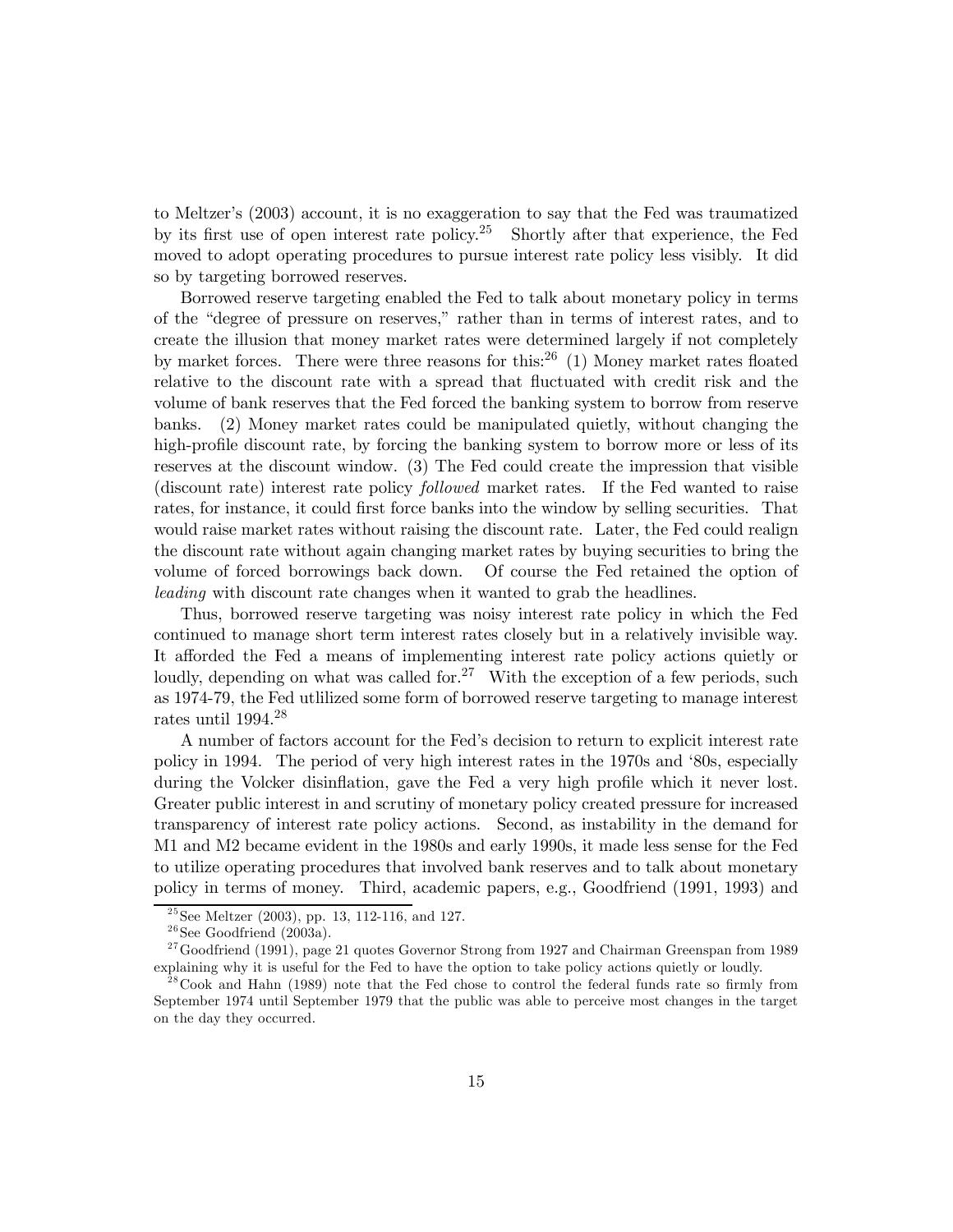Taylor (1993), began to talk about monetary policy explicitly in terms of interest rates. Fourth, academics were beginning to learn how to analyze monetary policy in models without money, e.g., Kerr and King (1996), McCallum (2001), and Woodford (2003), and economists at the Federal Reserve Board were developing models of monetary policy without money, e.g., Brayton and others (1997). Fourth, with inflation low and stable the federal funds rate could be expected to move in a relatively low and narrow range. In short, the consensus to implement, discuss, and analyze monetary policy as explicit interest rate policy became overwhelming.

## 4.4 Communicating Policy Concerns and Intentions

A third practical development of importance since October 1979 has been the remarkable increase in transparency in communicating the concerns and intentions of monetary policy in addition to announcing the federal funds rate target. One can understand this transition as a change in the means by which a central bank achieves its primary monetary policy mission: to contribute to macroeconomic stability in a way that leaves maximum freedom of action to private markets. Historically, the central banker position was that monetary policy should be conducted as unobtrusively as possible to minimize interference in markets. Hence, central banks developed a reputation for secrecy.29 The recent theory and practice reviewed above, however, teaches that a central bank enhances the performance of markets by creating an environment of dependable low inflation. Since transparency creates understanding of the tactics and strategy of monetary policy, transparency rather than secrecy is more apt to strengthen credibility for low inflation. Broadly speaking, that is what accounts for the striking increase in communication with the public that has characterized monetary policy in recent years.<sup>30</sup>

The return to fully explicit interest rate policy in 1994 initiated greater use of communications in support of monetary policy actions. Making interest rate policy actions more visible to the public, increased the public's appetite for transparency, which encouraged more Fed communication with markets. The train of events worked like this. Announcing the federal funds rate targets enabled the federal funds rate futures market to mature. That, in turn, made the path of expected future interest rate policy actions more visible to the public. Market participants and the public began to debate Fed concerns and intentions for future interest rates more openly. By measuring the distance between market expectations and its internal intentions for the future funds rate, the Fed then could judge the extent to which its communications about monetary policy were effective and how they might be adjusted to achieve a desired effect. This "conversation" between markets and the Fed became particularly important in 2003 when the federal funds rate was 1 percent and the Fed tried to lower the yield curve

 $^{29}$ Goodfriend (1986).

 $30$  See Blinder (2004) and Ferguson (2002).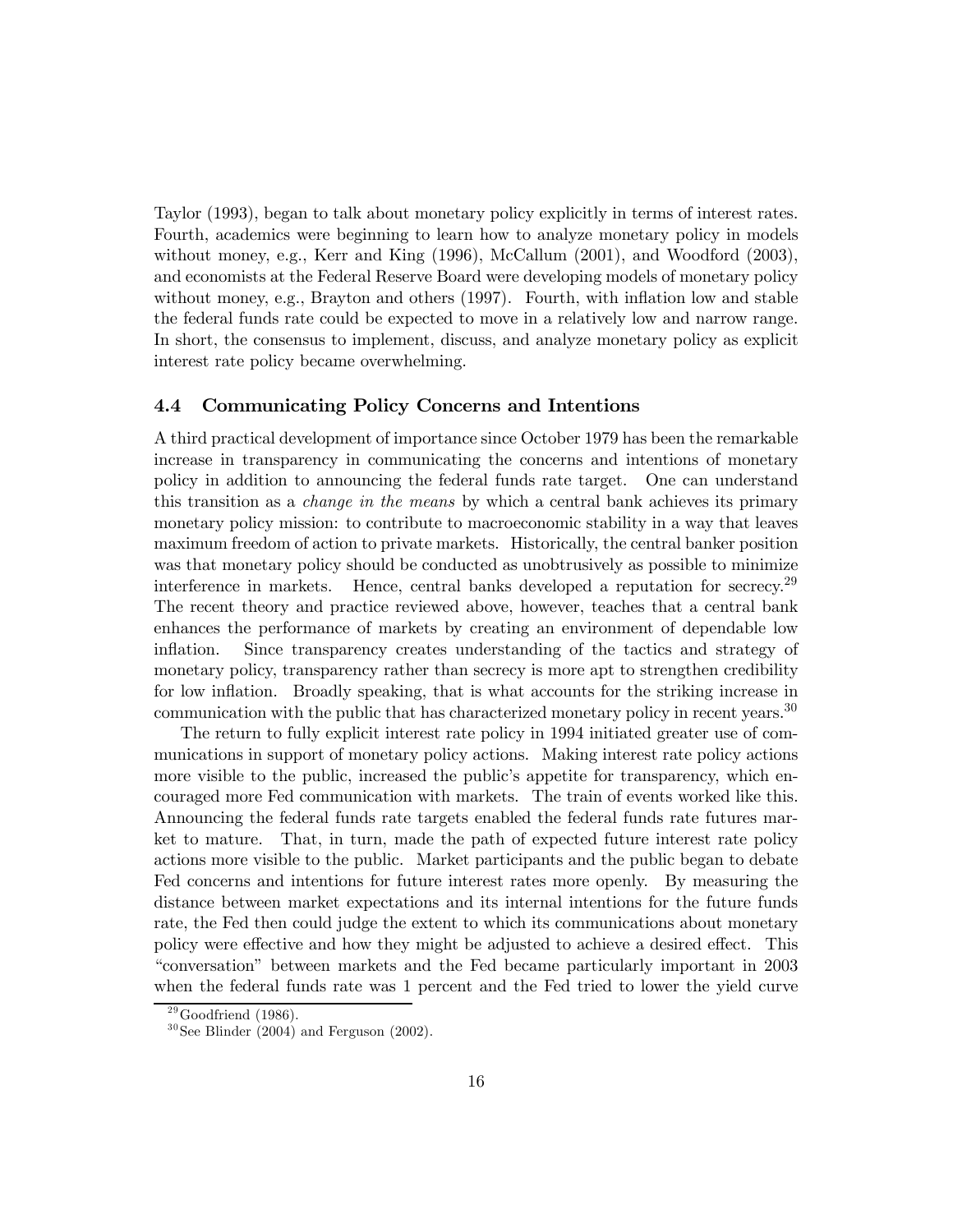to fight the deflation risk by steering expected future interest rates lower with language that signalled its intention to be patient in raising interest rates.

Interestingly enough, these developments appear to have recreated the option for the Fed to make interest rate policy actions quietly or loudly. To move interest rates quietly, the Fed moves fed funds rate futures in the desired direction by gradually signalling its intentions through various communications. Later, the Fed simply confirms expectations that it created by adjusting its federal funds rate target as anticipated. On the other hand, if circumstances are such that the Fed wishes to get more attention for its actions, it can surprise markets with federal funds rate policy actions not prepared for in advance. In this way, the Fed can either appear to follow or lead the market, as it could do with the borrowed reserve targeting procedures utilized earlier in its history.

# 5 Current Controversies

There are numerous current controversies within the broad consensus on theory, inflation targeting, interest rate policy, and communications outlined above that potentially matter enormously for the conduct of monetary policy. We enumerate the most important of these areas of disagreement below.

## 5.1 The Specification and Interpretation of Models of Monetary Policy

The most important controversies in the theory of monetary policy involve the aggregate supply function (inflation generating function) because it determines the extent and the nature of the short run tradeoff between inflation and unemployment.<sup>31</sup> Shocks to aggregate demand present no conflict between stabilizing inflation around its objective and stabilizing output around potential. To appreciate the issues involving aggregate supply, consider first the baseline inflation generating function discussed above derived from Calvo (1983) in which current inflation depends positively on expected future inflation and inversely on the current markup. Goodfriend and King (1997, 2001), King and Wolman (1999), and Goodfriend (2002) emphasize that in this baseline case, fully credible price stability keeps output at its potential and employment at its natural rate. In other words, there is no short run tradeoff between inflation and unemployment. From this perspective, even those who care mainly about output and employment can support strict price stability.

Yet many would say that the baseline case is not realistic and, indeed, taking other potential features of the macroeconomy into account can overturn the strong implication that price stability is always welfare-maximizing monetary policy. For instance, John

 $31$ The aggregate supply function derived from Calvo (1983) has a small long run tradeoff between unemployment and inflation that is ignored in theory and practical applications.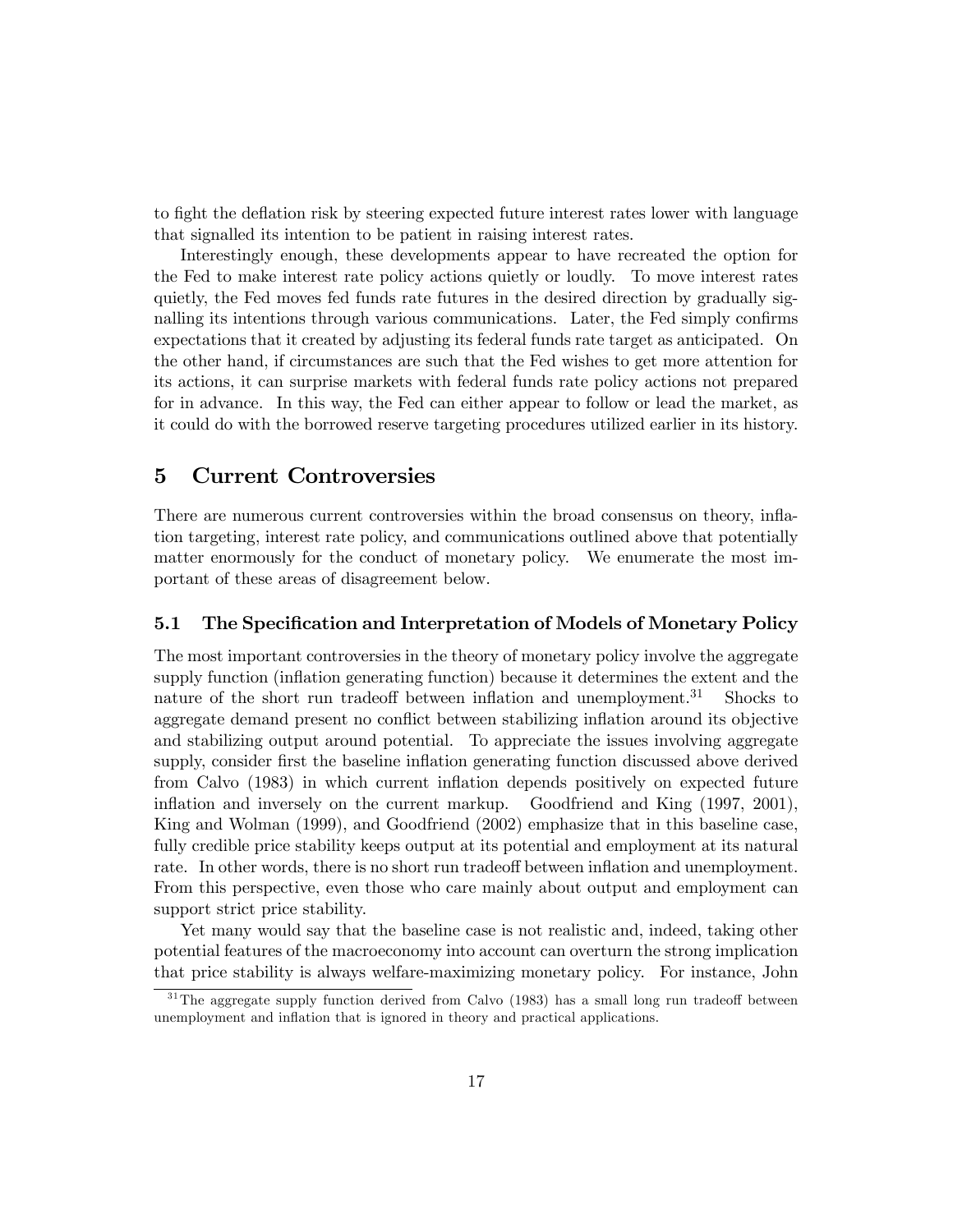Taylor has emphasized a tradeoff in the long run variance of inflation and output relative to potential in models of monetary policy that results from a short run tradeoff in the levels of inflation and unemployment. See, for instance, the papers in Taylor (1999a). The following modifications of the Calvo inflation generating function produce a short run tradeoff in inflation and unemployment: (1) adding a "cost" shock term that feeds directly into inflation irrespective of expectations or the current markup, (2) adding lagged inflation that reflects structural inertia in the inflation generating process, and (3) adding nominal wage stickiness to the baseline model, which presumes that wages are perfectly flexible.

With any of these modifications, it is no longer always possible to stabilize both inflation and output at potential. Monetary policy must create a shortfall of aggregate demand relative to potential output to offset the effect of a cost shock or inertial inflation on current inflation. Nominal wage stickiness creates a tradeoff with respect to productivity shocks even without modifications (1) and (2). To see this, consider a temporary negative shock to productivity in the baseline model. In that case, markup and inflation stabilization both call for a contraction in aggregate demand to conform to the contraction in potential output. And nominal and real wages both fall with productivity, offsetting the effect of the negative shock to productivity on marginal cost and the markup. Thus, when wages are flexible monetary policy can simultaneously stabilize the output gap and inflation. Things don't work out as neatly if nominal wages are sticky.<sup>32</sup> In this case, monetary policy would have to steer aggregate demand below potential (to raise the marginal physical product of labor) to offset the effect of slower productivity growth on marginal cost in order to stabilize the markup and the inflation rate.

Although each of these modifications seems realistic, there are reasons to question their importance in practice. First, since marginal cost is already taken into account in the underlying theory, strictly speaking there is no role for an ad hoc "cost" shock interpretation of the residual in the inflation generating function. If one argues that some costs flow directly to prices in a perfectly competitive sector, then theory suggests that the central bank should consider stabilizing only a "core" index of monopolistically competitive sticky prices. Second, theory that justifies structural inertia in the inflation generating process is controversial.33 Moreover, lags of inflation in an estimated inflation generating function could reflect persistence introduced into the inflation rate by central bank behavior, especially in the presence of measurement or other specification errors. And there is evidence that apparent inflation persistence is reduced when inflation is low and stable.<sup>34</sup> Third, an inflation target of 1 to 2 percent coupled with

 $32$  See Erceg, Henderson, and Levin  $(2000)$ .

 $33$ See Fuhrer and Moore (1995).

 $34$ See Cecchetti (1995) and Cogley and Sargent (2001).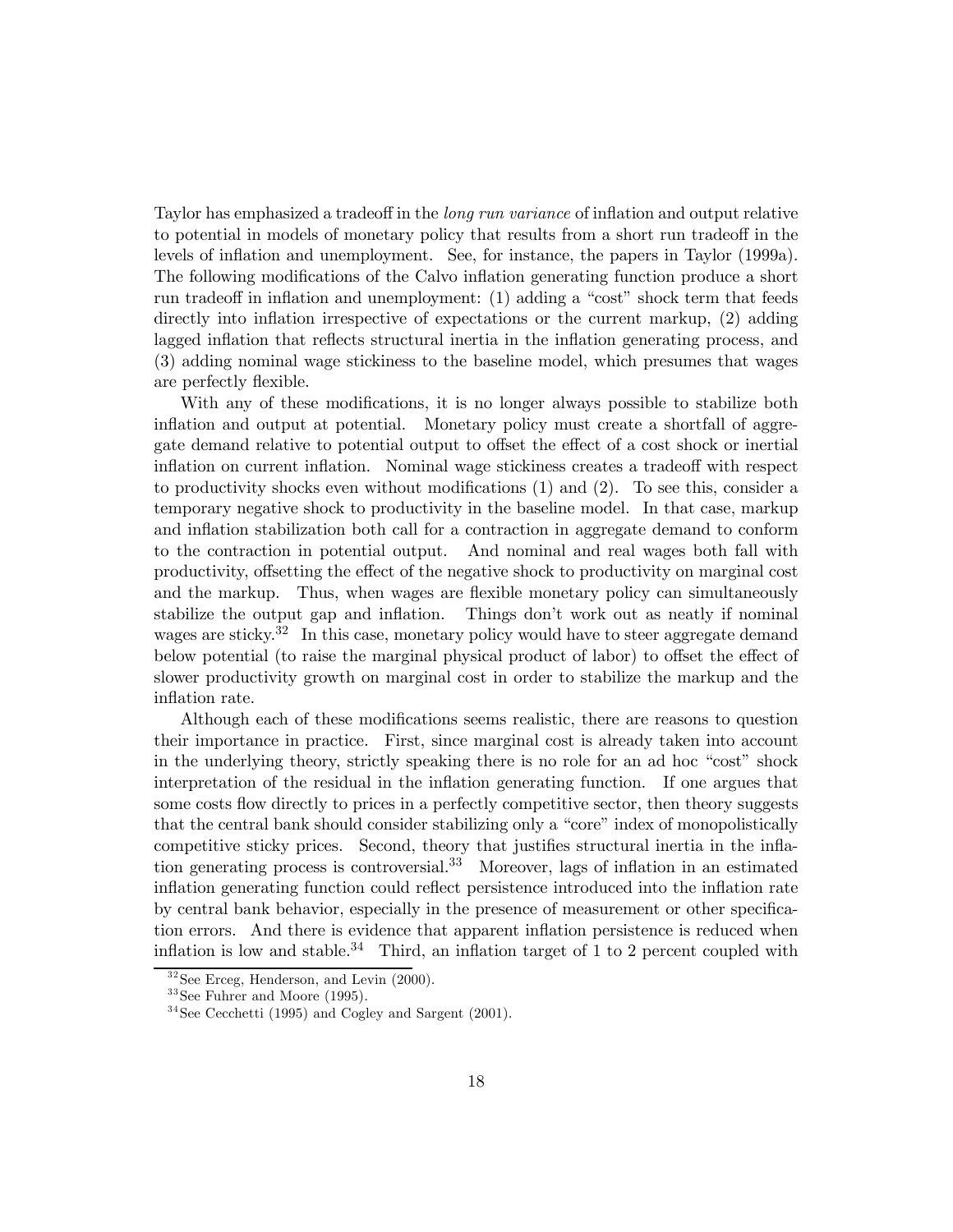productivity growth of around 2 percent produces nominal wage growth in the 3 to 4 percent range. Such high average nominal wage growth should keep the economy away from situations in which significant downward nominal wage stickiness, as opposed to slower nominal wage growth, is required to keep price inflation stable and output at potential.

## 5.2 Should the Fed Adopt an Inflation Target?

Given the Fed's established commitment to low inflation, and the widely agreed benefits from putting a priority on price stability, the question is: Should the Fed adopt an explicit, numerical target range for inflation and strive to keep inflation in or near that range? This debate is well illustrated by an exchange between Goodfriend (2003b) and Kohn (2003). Goodfriend argues that the Greenspan Fed has been targeting inflation implicitly in the following senses. First, Chairman Greenspan testified in 1989 in favor of a qualitative low inflation objective for the Fed defined as a situation in which "the expected rate of change of the general level of prices ceases to be a factor in individual and business decision making." $35$  Thus, it is reasonable to think that the Greenspan Fed sought to make that definition of price stability a reality over time.<sup>36</sup> Second, the Greenspan Fed targeted inflation flexibly. It achieved price stability gradually by leaning against rising inflation in the late 1980s, bringing it down gradually in the early 1990s, holding the line on inflation in 1994, and keeping a measure of inflation favored by the Fed, core PCE inflation, in the 1 to 2 percent range thereafter. Third, it is difficult to imagine that, henceforth, the Greenspan Fed deliberately would target core PCE inflation above 2 percent or below 1 percent. Fourth, the Greenspan Fed has implicitly practiced inflation targeting as constrained countercyclical stabilization policy: The Greenspan Fed exploited its credibility for low inflation to lower short term interest rates aggressively to fight the recession in 2001 and to keep short term interest rates at historic lows since then to stimulate employment and guard against deflation. Thus, Goodfriend argues that to help perpetuate its current practice of flexible inflation targeting as constrained stabilization policy, the Fed should acknowledge an explicit 1 to 2 percent long run target range for core PCE inflation.

Contrary to Goodfriend, Kohn (2003) argues that the Fed would not have been able to adapt as flexibly to the changing conditions described above if an explicit inflation target had already been in place. So Kohn would not characterize policy pursued by the Greenspan Fed as implicit inflation targeting. Moreover, Kohn argues that the economy has enjoyed most of the benefits in terms of anchoring inflation expectations and inflation without explicit inflation targeting. And he sees little need to adopt a formal inflation target to help perpetuate the focus on price stability in the future. In

 $35$ Greenspan (1990), page 6.

 $36$  Feldstein (1997) assesses the benefits of going from low inflation to price stability.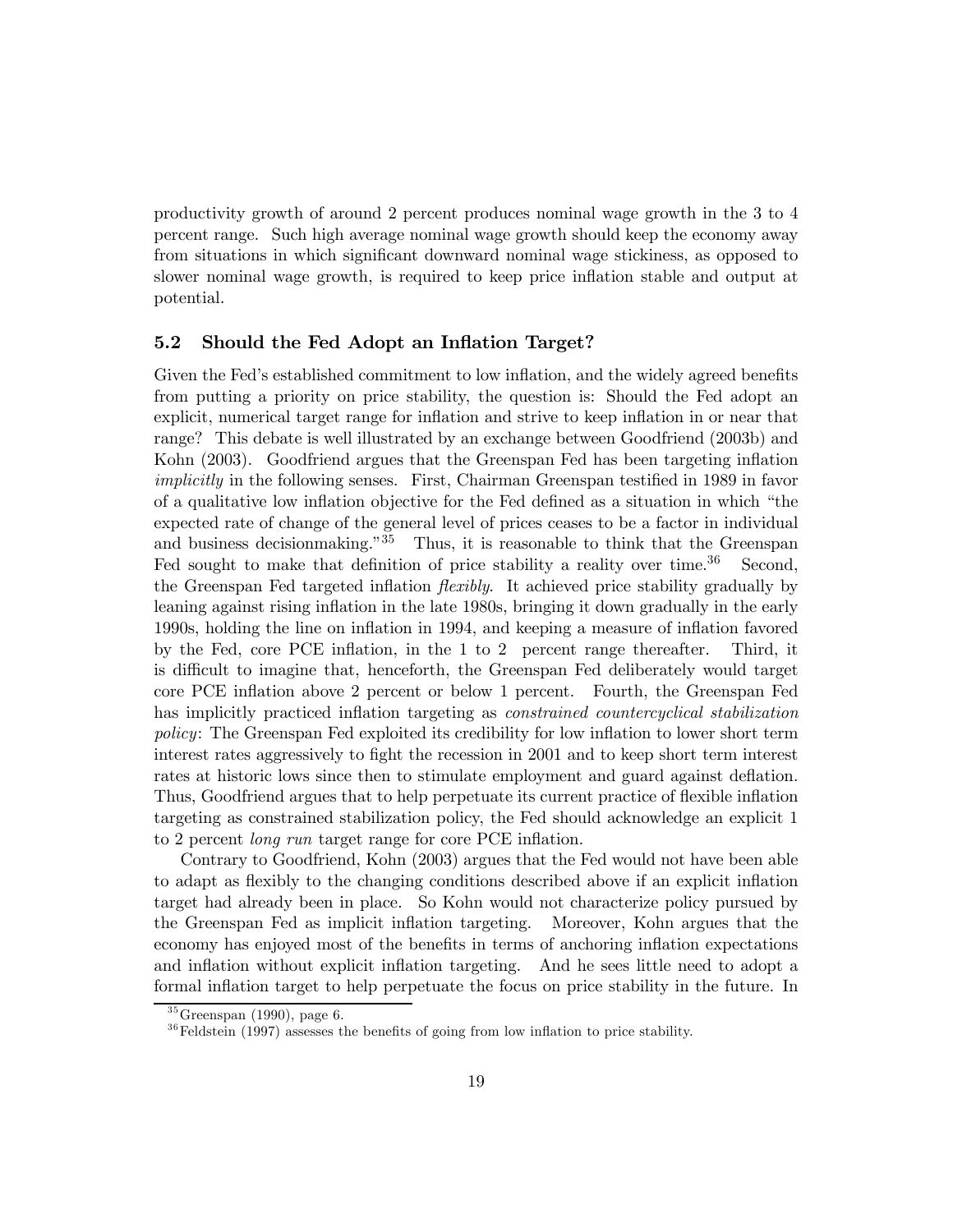effect, Kohn thinks that a formal inflation target would exert a needless constraint on countercyclical stabilization policy in the future, in part because he worries that it might be imposed with more unproductive conditions than Goodfriend thinks would be the case.

In return, Goodfriend emphasizes three points:  $(1)$  in the long run there are no circumstances in which sustained inflation should or need be much higher or lower than today,<sup>37</sup> (2) monetary policy best encourages employment and economic growth in the long run by stabilizing inflation and inflation expectations, (3) a central bank has an obligation to inform Congress formally of these lessons learned from theory and experience of monetary policy since October 1979 and to ask to be held accountable for keeping inflation in or near a 1 to 2 percent target range over time in order to improve Congressional oversight of monetary policy.

## 5.3 The Robustness of Interest Rate Policy With No Role for Money

It is ironic that monetarists deserve much of the credit for laying the groundwork for the Fed's defeat of inflation, yet the Fed currently ignores money in both the implementation and analysis of monetary policy. Moreover, monetarists have long emphasized the dangers inherent in implementing monetary policy with a federal funds rate instrument instead of with bank reserves or the monetary base as the policy instrument. Yet the Fed has adopted explicit interest rate policy since 1994. It is worth recalling, then, the nature of the monetarist concerns and to consider more generally the robustness of interest rate policy without any role for money.

Poole (1978) presents the classic monetarist criticism of monetary policy: the Fed has tended to smooth short term interest rates excessively over the business cycle in the following sense. The Fed has been reluctant to raise short term interest rates promptly and aggressively enough when the economy strengthens after a recession trough; and the Fed has not lowered rates promptly and aggressively enough when the economy weakens at the start of a recession. Hence, interest rate policy has imparted an excessively procyclical bias to money growth that has exacerbated the business cycle. Poole points out that in the past, the smoothing of short term interest rates has actually caused both short and long-term rates to become more volatile over time. Although Poole doesn't mention it, interest rate smoothing probably played a large part in creating the increasingly inflationary and excessively volatile go-stop cycles before October 1979.

The Fed has learned to adjust interest rates more aggressively since October 1979. It moved interest rates very aggressively during the Volcker disinflation, and inflationary go-stop policy cycles are no more. A closer look, however, indicates that some residual problems associated with interest rate smoothing in Poole's sense may remain. For

 $37$ See Schmitt-Grohe and Uribe (2002).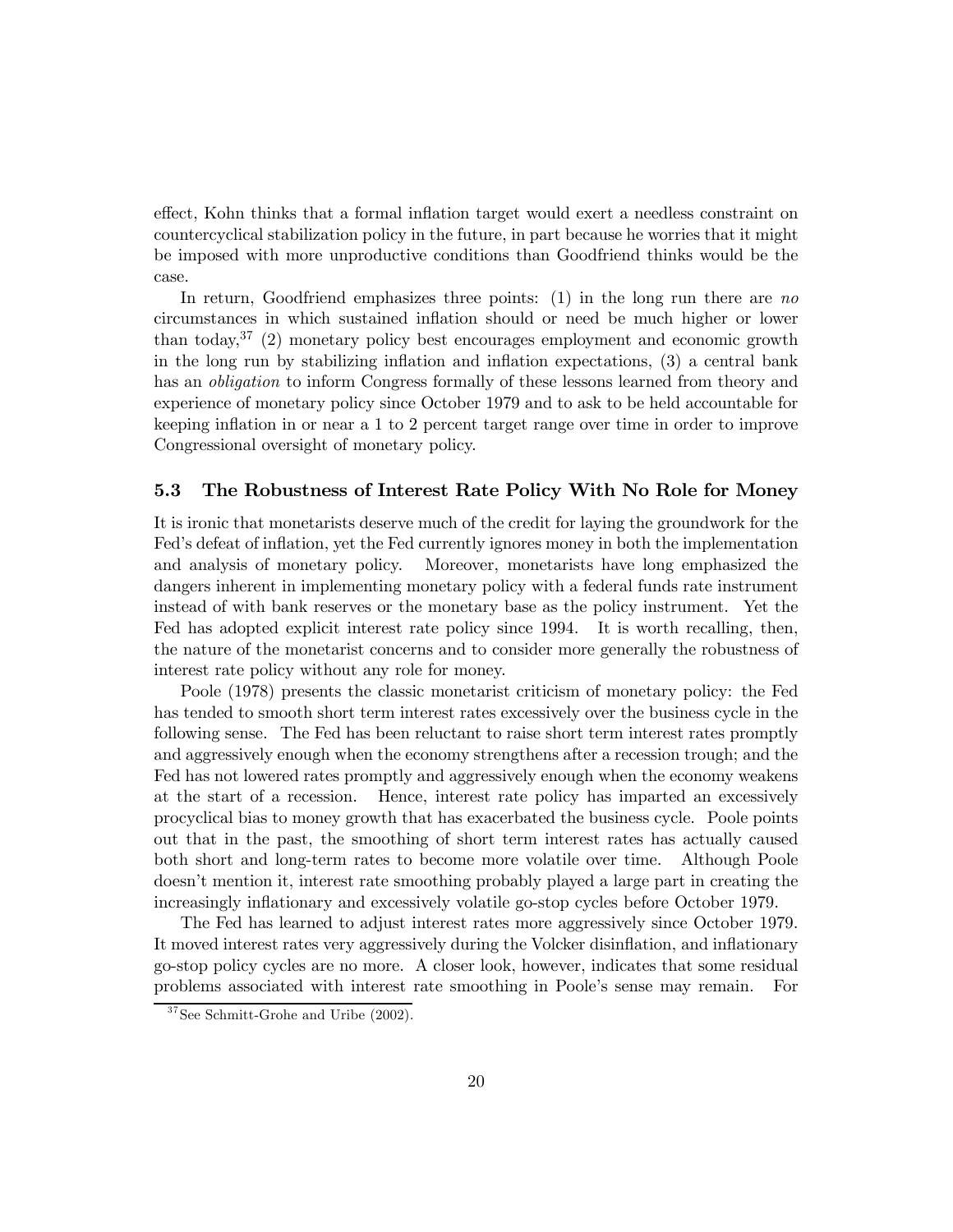instance, the Fed did not respond with higher short term interest rates during the 1987 inflation scare, and then may have held rates too low for too long after the October 1987 stock market crash given the increase in inflation that followed. The Fed did move aggressively and preemptively to head off rising inflation in 1994. Later in the decade, though, the Fed may have exacerbated cyclical instability by holding the federal funds rate target too low for too long.<sup>38</sup> Time will tell whether the Fed will learn to manage its inclination to smooth interest rates or whether the monetarist argument that interest rate policy has an inherent destabilizing tendency will reassert itself.

The monetarist preference for monetary targeting with a reserves or monetary base policy instrument deserves to be taken seriously, especially if problems associated with inadvertant interest rate smoothing give the Fed trouble. Beyond that, there are three reasons why money ought to be integrated into the Fed's operating procedures. First, the Fed should have a contingency plan to implement "quantitative" policy by expanding its balance sheet in case the zero bound becomes a constraint on interest rate policy. Second, the Fed should have a contingency plan for returning to monetary targeting in the event that high and volatile inflation and inflation expectations cause trouble again. Third, the Fed needs to know how to modify interest rate policy to take account of shocks to the production and use of broad liquidity due to extreme asset price movements or crises of confidence in credit markets. In particular, the Fed needs to better understand how interest rate policy should react to shocks that raise the external finance premium and the implicit broad liquidity services yield on assets.<sup>39</sup>

One last crucial concern about interest rate policy is this: Explicit interest rate policy as conducted by the Fed today relies heavily for its effectiveness on the credibility of the Fed's commitment to price stability.<sup>40</sup> There has been no *explicit* nominal anchor for US monetary policy since the United States left the gold standard when the Bretton Woods fixed exchange rate system collapsed in  $1973<sup>41</sup>$  Six years of monetary chaos after that persuaded the Volcker Fed in October 1979 to work toward establishing an implicit nominal anchor by restoring and maintaining credibility for low inflation. Monetary economists have taught, and central bankers have commonly believed, that monetary policy ought to have an explicit nominal anchor such as a link to gold, a fixed foreign exchange rate, an announced path for a monetary aggregate, or an inflation target. Yet Congress has not designated one and the Fed has not adopted an explicit nominal anchor to replace the link to gold. Practical and theoretical developments since October 1979 suggest that monetary policy may not need an explicit nominal anchor

 $38$  See Goodfriend  $(2002)$ .

 $39\text{Goodfriend}$  (2004a) shows how interest rate policy geared to targeting inflation must be modified to take account of these factors in a simple macroeconomic model of money and banking.

 $40$  See Blinder (2000).

<sup>&</sup>lt;sup>41</sup>The link between gold and monetary policy began to weaken long before that. See Goodfriend (1988).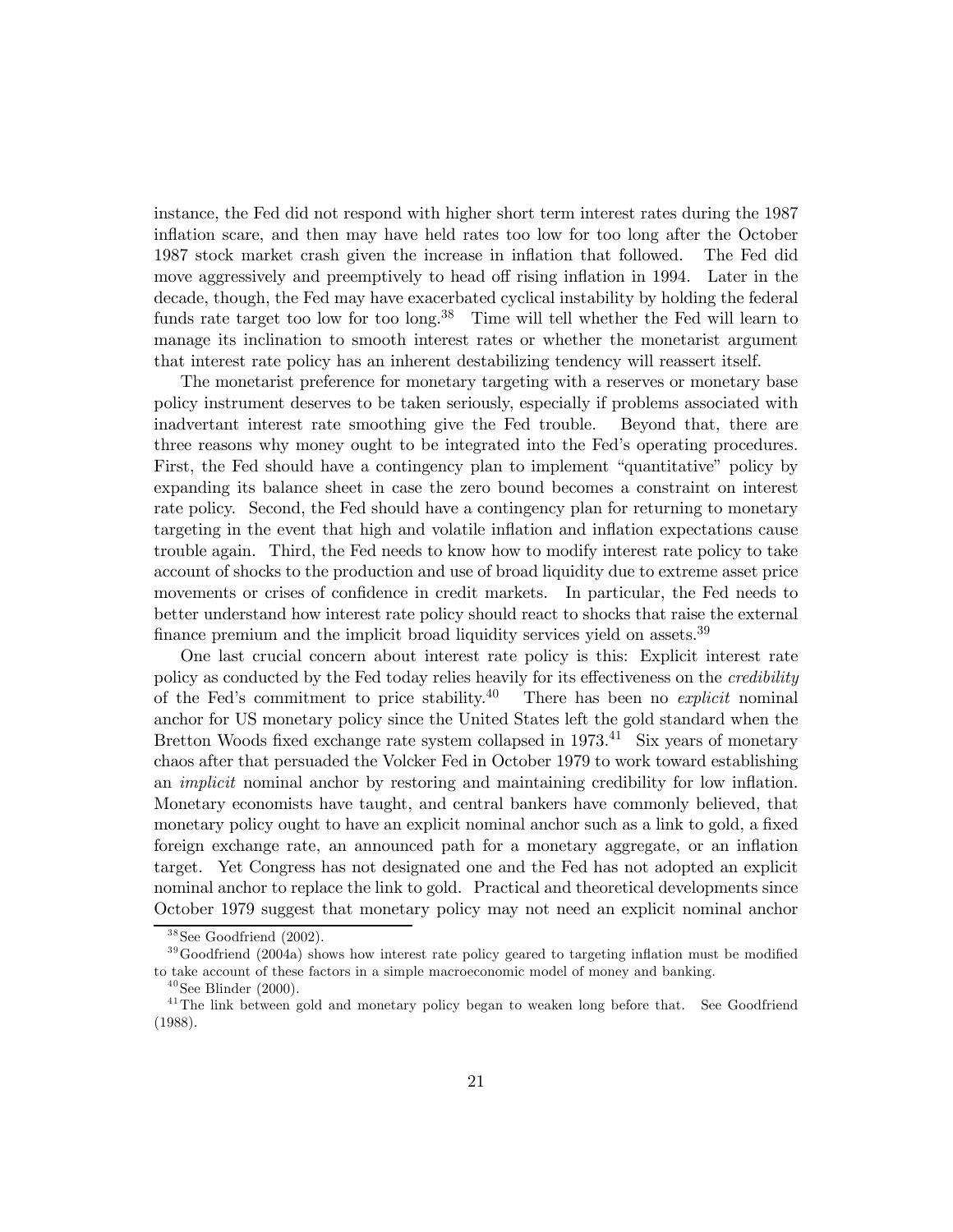after all. However, it is a matter of debate whether Fed credibility for low inflation will prove to be a robust substitute for an explicit nominal anchor in the face of monetary policy challenges to come.42

## 5.4 Clarifying Short Run Communications

Because the Fed does not publicly and explicitly specify a target range for inflation, it must signal its short run concerns and intentions about inflation and deflation entirely in post-FOMC meeting statements and minutes, and in the Chairman's speeches and reports to Congress. Problems that the Fed experienced last year in signalling its concern about deflation risk raise questions as to whether statements and speeches can substitute adequately for an explicit inflation target. For instance, the statement following the May 2003 FOMC meeting that further disinflation was unwelcome came as a surprise, and media commentary amplified the nervousness about deflation well beyond what was justified. The expected future funds rates fell sharply and pulled longer-term interest rates down sharply as well. The Fed reduced the federal funds rates less than the widely expected 50 basis points at the June meeting, and longerterm interest rates promptly reversed field.

Broaddus and Goodfriend (2004) pointed out that if an inflation target range had been in place in 2003, the public could have inferred the Fed's growing concern about disinflation gradually as the inflation rate drifted down earlier in the year. Expected future interest rates likely would have come down smoothly with less chance of overshooting the Fed's intended policy stance. They went on to assert that this experience illustrates a more general point. Rational expectations reasoning teaches that the public has difficulty gauging the intent of a Fed policy action taken out of context and, therefore, the Fed will find it particularly difficult to predict the effect of an ad hoc unsystematic policy action. Since the announcement that any more disinflation would be unwelcome was ad hoc by definition, it is not surprising that it caused confusion. In this case the reaction was excessive, but in another situation there might have been an insufficient reaction. The point is that the scope for misunderstanding in discretionary communications is great. $43$  On this basis, a case can be made that an inflation target would be a valuable addition to the Fed's short run communications procedures. From this perspective, the Fed has authority from Congress to set an inflation target as part of its operational independence.

In the second half of 2003, the Fed also had difficulty convincing financial markets of its inclination to maintain a low federal funds rate for a "considerable period." One possible reason, also argued by Broaddus and Goodfriend, is that policy statements emphasized strong real economic growth during the period but paid insufficient attention

 $42$  See McCallum  $(2000)$ .

 $43$  See McCallum  $(2004)$ .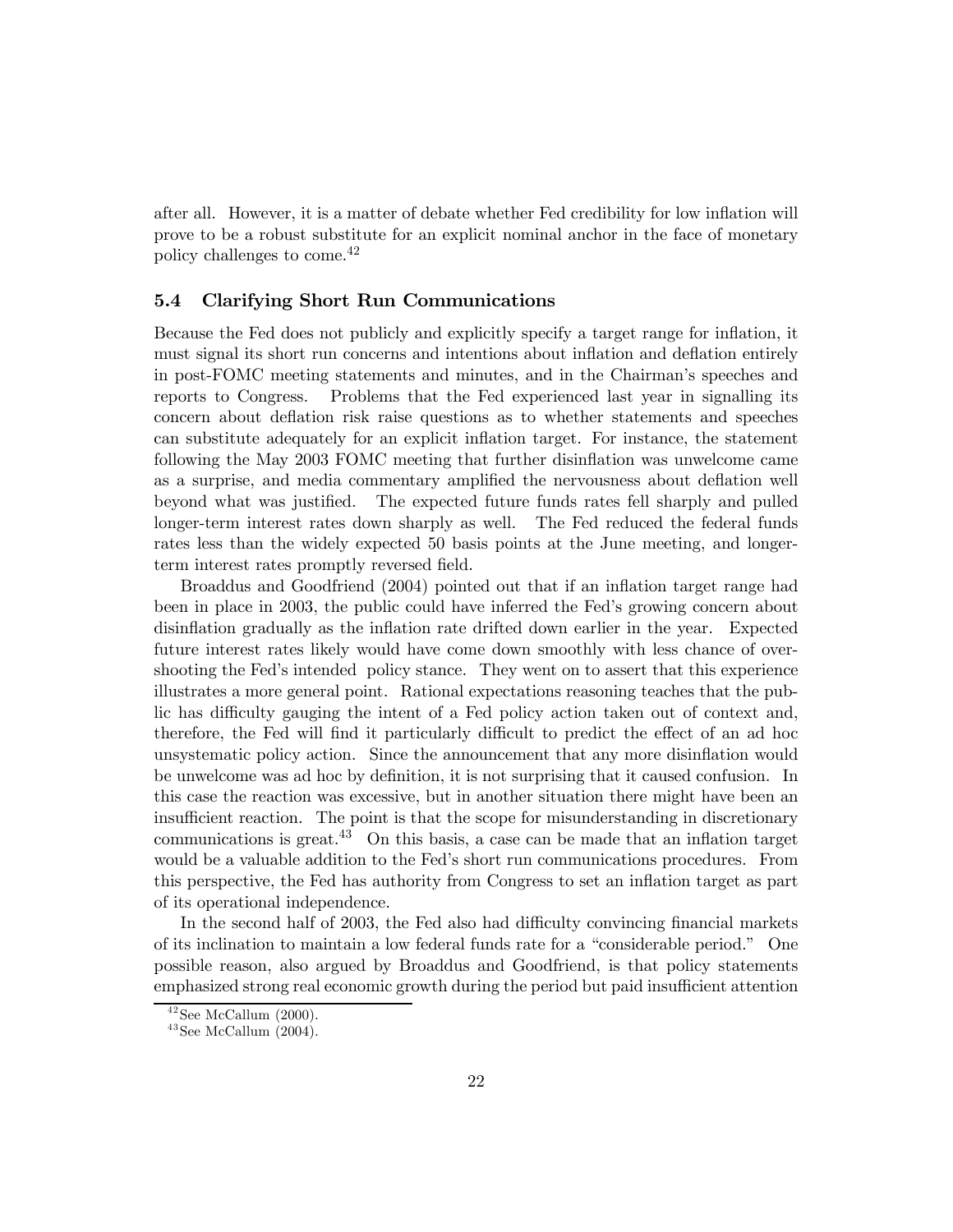to the sizable gap in employment and the cumulative deflation in unit labor costs that had almost certainly widened the gap between actual markups and profit-maximizing markups. The apparent size of these gaps likely helped to produce the disinflation that occurred in 2003 and contributed to the deflation risk that inclined the Fed to keep the federal funds rate low. Broaddus and Goodfriend argue that the Fed ought to clarify its short run concerns and intentions by referring to gaps in markups, employment, and output more prominently in its communications order to make expected future federal funds rates conform more closely to the Fed's preemptive policy intentions. Talking in terms of gap indicators is controversial because of the unfortunate experience in the 1960s and '70s when calling attention to employment and output gaps created pressure that led to inflationary monetary policy and poor macroeconomic performance. But Broaddus and Goodfriend argue that times have changed and the Fed could deal with such pressures by announcing an explicit inflation target.

# 6 Conclusion

Monetary theory and policy have been revolutionized in the two decades since the Federal Reserve moved in October 1979 to stabilize inflation and bring it down. It is true that much of today's core theory and practice was already in place by October 1979. For instance, the stickiness of prices was understood to be important, current inflation was understood to depend on expected inflation, and inflation was understood to respond inversely to the output gap. But the advances were revolutionary nevertheless. On the side of practice, the decisive and revolutionary factor was the demonstration that monetary policy has the power to acquire and maintain credibility for low inflation so as to improve the stability of both inflation and output relative to potential. On the theory side, the introduction of rational expectations was decisive because it enabled models of monetary policy to incorporate forward looking elements of aggregate demand and price setting, long known to be critically important for policy analysis, so as to understand how monetary policy consistently committed to stabilizing inflation could achieve the favorable results found in practice. In short, the period since October 1979 was a remarkable one in which major parallel developments in both theory and experience reinforced each other, making monetary economists and central bankers both more confident of their respective advances.

# References

[1] Ball, Laurence. 1994a. "Credible Disinflaton with Staggered Price-Setting." American Economic Review 84 (March): 282-89.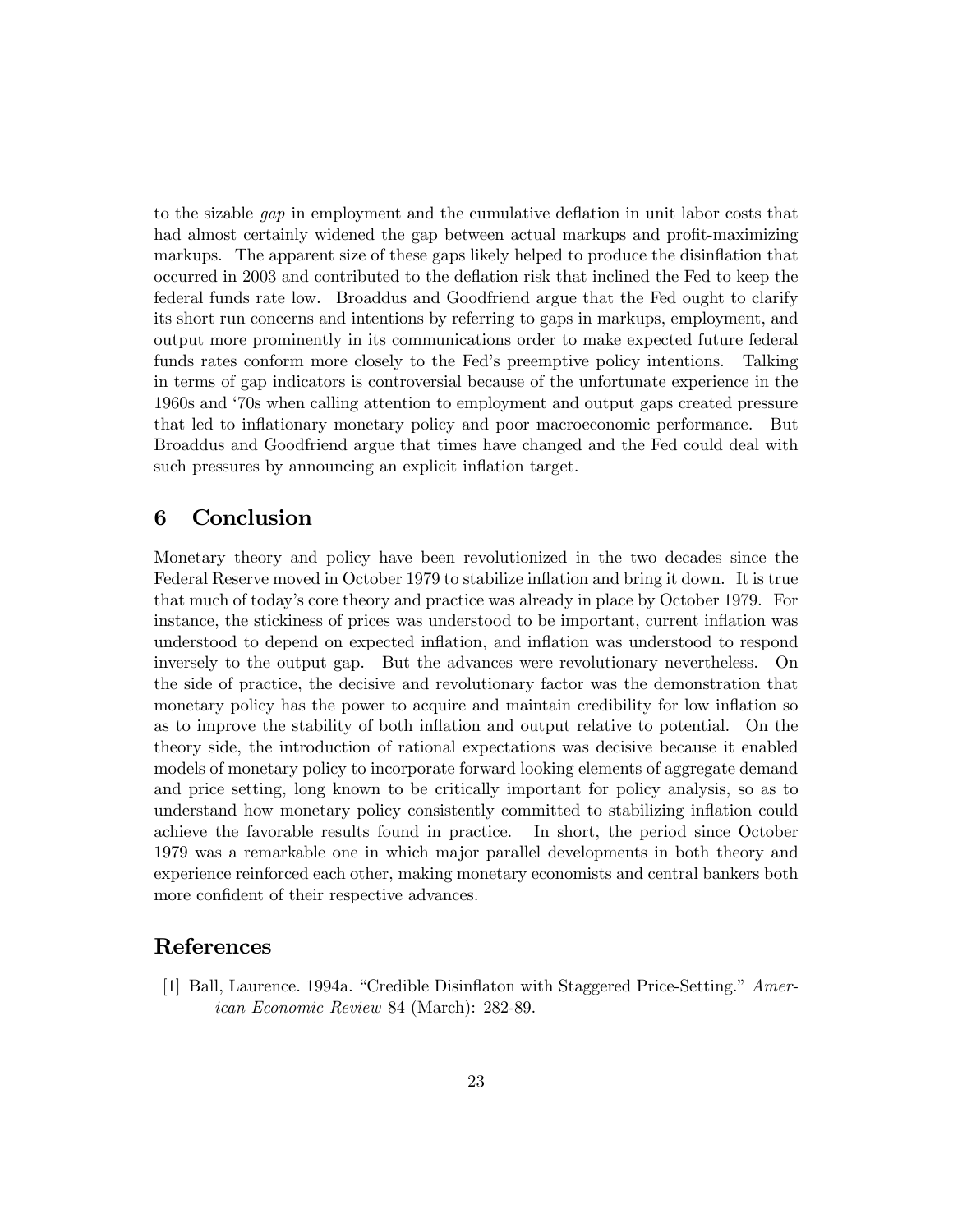- [2] . 1994b. "What Determines the Sacrifice Ratio?" In Monetary Policy edited by N. Gregory Mankiw, pp. 155-93. Chicago: University of Chicago Press.
- [3] Bernanke, B.S., and F. S. Mishkin. 1997. "Inflation Targeting: A New Framework for Monetary Policy?" Journal of Economic Perspectives 11: 97-116.
- [4] Blinder, Alan S. 2004. The Quite Revolution: Central Banking Goes Modern. New Haven: Yale University Press.
- [5] . 2000. "Central-Bank Credibility: Why Do We Care? How Do We Build It?" American Economic Review 90 (December): 1421-31.
- [6] Board of Governors of the Federal Reserve System. 1979. "Announcements." Federal Reserve Bulletin 65: (November): 830-32.
- [7] Broaddus, J. Alfred, Jr. and Marvin Goodfriend. 2004. "Sustaining Price Stability." Federal Reserve Bank of Richmond Economic Quarterly 90 (Summer): 3-20.
- [8] . 1984. "Base Drift and the Longer Run Growth of M1: Experience from a Decade of Monetary Targeting." Federal Reserve Bank of Richmond Economic Review 70 (November/December): 3-14.
- [9] Brayton, Flint, Andy Levin, Ralph Tryon, and John Williams. 1997. "The Evolution of Macro Models at the Federal Reserve Board." Carnegie-Rochester Conference Series on Public Policy 47 (December): 43-81.
- [10] Calvo, G. A. 1983. "Staggered Prices in a Utility Maximizing Framework." Journal of Monetary Economics 12 (September): 383-98.
- [11] Cecchetti, Stephen G. 1995. "Inflation Indicators and Inflation Policy." In NBER Macroeconomics Annual edited by B. Bernanke and J. Rotemberg, pp. 189-219. Cambridge: MIT Press.
- [12] Clarida, Richard, Jordi Gali, and Mark Gertler. 1999. "The Science of Monetary Policy: A New Keynesian Perspective." Journal of Economic Literature 37 (December): 1661-1707.
- [13] Cogley, T. and T. J. Sargent. 2001. "The Evolution of Postwar U.S. Inflation Dynamics." In NBER Macroeconomics Annual edited by B. Bernanke and K. Rogoff, pp. 331-73. Cambridge: MIT Press.
- [14] Cook, Timothy. 1989. "Determinants of the Federal Funds Rate: 1979-1982." Federal Reserve Bank of Richmond Economic Review (January/February): 3- 19.
- [15] Cook, Timothy and Thomas Hahn. 1989. "The Effect of Changes in the Federal Funds Rate Target on Market Interest Rates in the 1970s." Journal of Monetary Economics 24 (November): 331-51.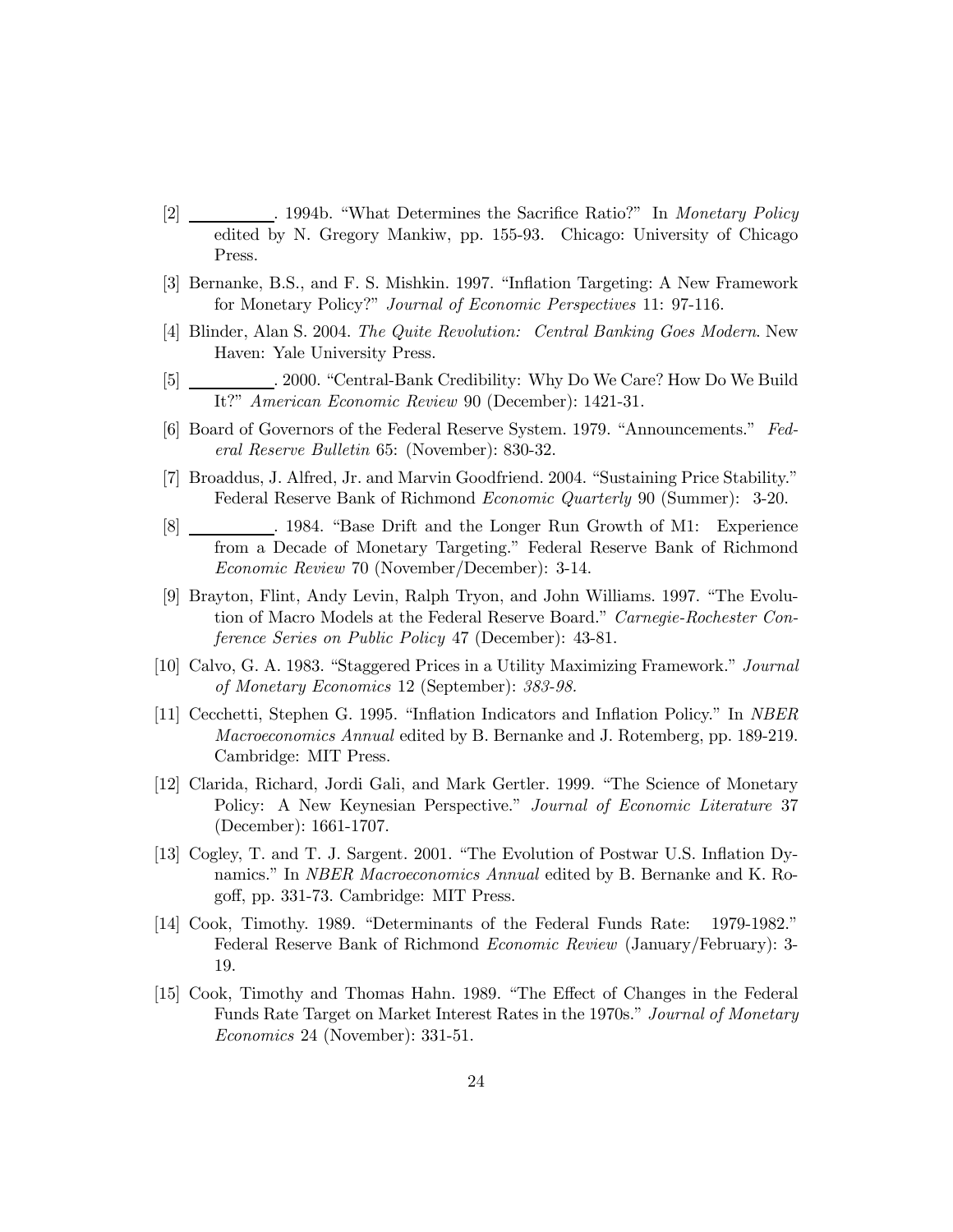- [16] Erceg, C.J., D.W. Henderson, and A.T. Levin. 2000. "Optimal Monetary Policy with Staggered Wage and Price Contracts." Journal of Monetary Economics 46 (October): 281-313.
- [17] Federal Open Market Committee. 1979-1982. Transcripts.
- [18] Feldstein, Martin. 1997. "The Costs and Benefits of Going from Low Inflation to Price Stability. In Reducing Inflation: Motivation and Strategy edited by C. Romer and D. Romer, pp. 123-66. Chicago: University of Chicago Press.
- [19] Fellner, William. 1979. "The Credibility Effect and Rational Expectations: Implications of the Gramlich Study." Brookings Papers on Economic Activity (1): 167-89.
- [20] Ferguson, R. 2002. "Why Central Banks Should Talk. Remarks at Graduate Institute of International Studies, Geneva, Switzerland, January.
- [21] Fischer, Stanley. 1994. "Modern Central Banking." In The Future of Central Banking: The Tercentenary Symposium of the Bank of England edited by Forrest Capie, Stanley Fischer, Charles Goodhart, and Norbert Schnadt, pp. 262-308. Cambridge: Cambridge University Press.
- [22] Fisher, Irving. 1930. The Theory of Interest. Fairfield: Augustus M. Kelly. (1986 reprint of the 1930 edition.)
- [23] Friedman, Milton. 1989. "Quantity Theory of Money." In The New Palgrave: Money, John Eatwell, Murray Milgate and Peter Newman, eds., pp. 1-40. New York: W.W. Norton & Company.
- [24] . 1968. "The Role of Monetary Policy." American Economic Review 58  $(March): 1-17.$
- [25] . 1964. Statement before U.S. Congress, House of Representatives, Committee on Banking and Currency in The Federal Reserve System After Fifty Years. Subcommittee on Domestic Finance. Hearings. 88 Cong. 2 Sess. Washington, DC: Government Printing Office
- [26] . 1960. A Program for Monetary Stability. New York: Fordham University Press.
- [27] . 1957. A Theory of the Consumption Function. Princeton: Princeton University Press.
- [28] Fuhrer, J., and G. Moore. 1995. "Inflation Persistence." Quarterly Journal of Economics 110: 127-59.
- [29] Goodfriend, Marvin. 2004a. "Narrow Money, Broad Money, and the Transmission of Monetary Policy," Forthcoming in Models of Monetary Policy: Research in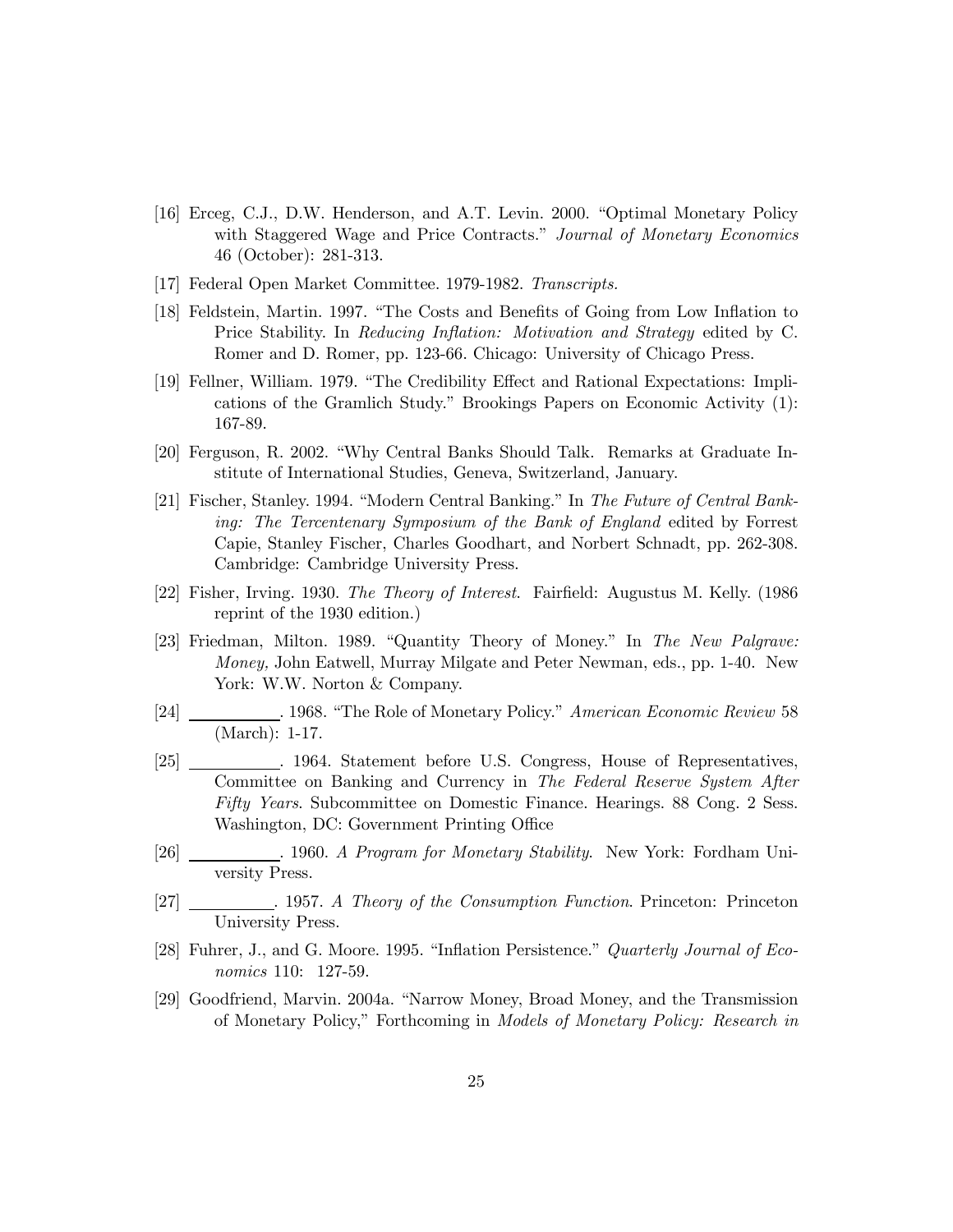the Tradition of Dale Henderson, Richard Porter, and Peter Tinsley, Federal Reserve Board, Washington, D.C.

- [30] .2004b. "Monetary Policy in the New Neoclassical Synthesis: A Primer." Federal Reserve Bank of Richmond Economic Quarterly 90, no. 3 (Summer): 21-45. Reprinted from International Finance 2002, 5: 165-92.
- [31] . 2003a. "Book Review," A History of the Federal Reserve Volume I: 1913-1951 by Allan H. Meltzer. Federal Reserve Bank of Minneapolis The Region 17 (December): 82-89.
- [32] . 2003b. "Inflation Targeting in the United States?" Forthcoming in The Inflation Targeting Debate, eds. Ben S. Bernanke and Michael Woodford. Cambridge: National Bureau of Economic Research. Also: NBER Working Paper No. 9981 (September 2003).
- [33] . 2002. "The Phases of U.S. Monetary Policy: 1987 to 2001. Federal Reserve Bank of Richmond Economic Quarterly 88 (Fall): 1-17.
- [34] . 1997. "Monetary Policy Comes of Age: A 20th Century Odyssey." Federal Reserve Bank of Richmond Economic Quarterly 83 (Winter): 1-22.
- [35] . 1993. "Interest Rate Policy and the Inflation Scare Problem: 1979- 1992." Federal Reserve Bank of Richmond Economic Quarterly 79 (Winter): 1-24.
- [36] . 1991. "Interest Rates and the Conduct of Monetary Policy." Carnegie-Rochester Conference Series on Public Policy, Allan Meltzer and Charles Plosser, eds., 34 (Spring): 7-30.
- [37] 1988. "Central Banking Under the Gold Standard." Carnegie-Rochester Conference Series on Public Policy, Karl Brunner and Allan Meltzer, eds., 29 (Autumn): 85-124.
- [38] . 1986. "Monetary Mystique: Secrecy and Central Banking." Journal of Monetary Economics 17: 63-92.
- [39] Goodfriend, Marvin and Robert G. King. 2001. "The Case for Price Stability." In First ECB Central Banking Conference, Why Price Stability? edited by A.G. Herrero, V. Gaspar, L. Hoogduin and others. Frankfurt: European Central Bank, pp. 53-94; NBER Working Paper No. 8423 (August 2001).
- [40] . 1997. "The New Neoclassical Synthesis and the Role of Monetary Policy. In NBER Macroeconomic Annual edited by B. S. Bernanke and J. J. Rotemberg. pp. 231-82. Cambridge: MIT Press.
- [41] Greenspan, A. 1990. Statement before the U.S. Congress, House of Representatives, Subcommittee on Domestic Monetary Policy of the Committee on Bank-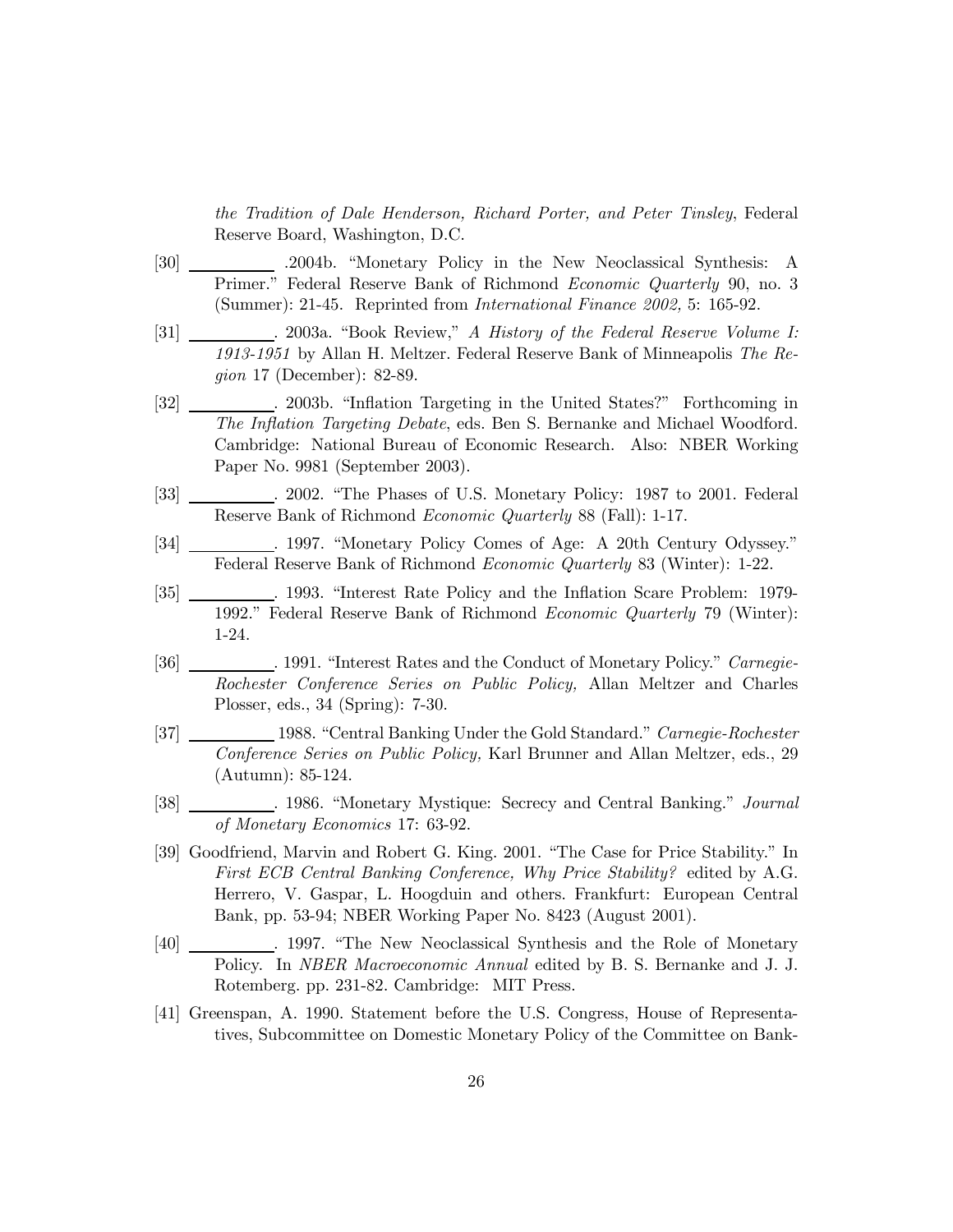ing, Finance and Urban Affairs, Zero Inflation. Hearing, 101 Cong. 1 Sess. Washington DC: Government Printing Office.

- [42] Gurkaynak, R. S., B. Sack, and E. Swanson. 2003. "The Excess Sensitivity of Longterm Interest Rates: Evidence and Implications for Macroeconomic Models." Federal Reserve Board. February
- [43] Hawtrey, R.G. 1938. A Century of Bank Rate. London: Longran.
- [44] Hetzel, Robert L. 1998. "Arthur Burns and Inflation." Federal Reserve Bank of Richmond Economic Quarterly 84 (Winter): 21-44.
- [45] Ireland, Peter. 1996a. "Long-Term Interest Rates and Inflation: A Fisherian Approach." Federal Reserve Bank of Richmond Economic Quarterly 82, no.1 (Winter): 21-35.
- [46] Kerr, William and Robert G. King. 1996. "Limits on Interest Rate Rules in the IS Model." Federal Reserve Bank of Richmond Quarterly Review 82 (Spring): 47-75.
- [47] King, Robert G. and Alexander L. Wolman. 1999. "What Should the Monetary Authority Do When Prices Are Sticky?" In Monetary Policy Rules edited by John B. Taylor, pp. 349-404. Chicago: University of Chicago Press.
- [48] Kohn, Donald. 2003. "Comments on Marvin Goodfriend's "Inflation Targeting in the United States?" Forthcoming in The Inflation Targeting Debate, eds. Ben S. Bernanke and Michael Woodford. Cambridge: National Bureau of Economic Research.
- [49] Lucas, Robert, E., Jr. 1981. Studies in Business-Cycle Theory. Cambridge: MIT Press.
- [50] . 1976. "Econometric Policy Evaluation: A Critique." Carnegie-Rochester Conference Series on Public Policy 1: 19-46.
- [51] McCallum, Bennett T. 2004. "Misconceptions Regarding Rules vs Discretion for Monetary Policy," Cato Journal 23, No. 3 (Winter): 365-72.
- [52] 2001. "Monetary Policy Analysis in Models without Money." NBER Working Paper no. 8174. Cambridge: National Bureau of Economic Research.
- [53] . 2000. The United States Deserves a Monetary Standard. Shadow Open Market Committee. Manuscript.
- [54] . 1999. "Issues in the Design of Monetary Policy Rules," In Handbook of Macroeconomics edited by John B. Taylor and Michael Woodford, pp. 1483- 1530. Amsterdam: Elsevier Science B.V.
- [55] Mankiw, N. Gregory and David Romer, eds. 1991. New Keynesian Macroeconomics, 2 vols. Cambridge: MIT Press.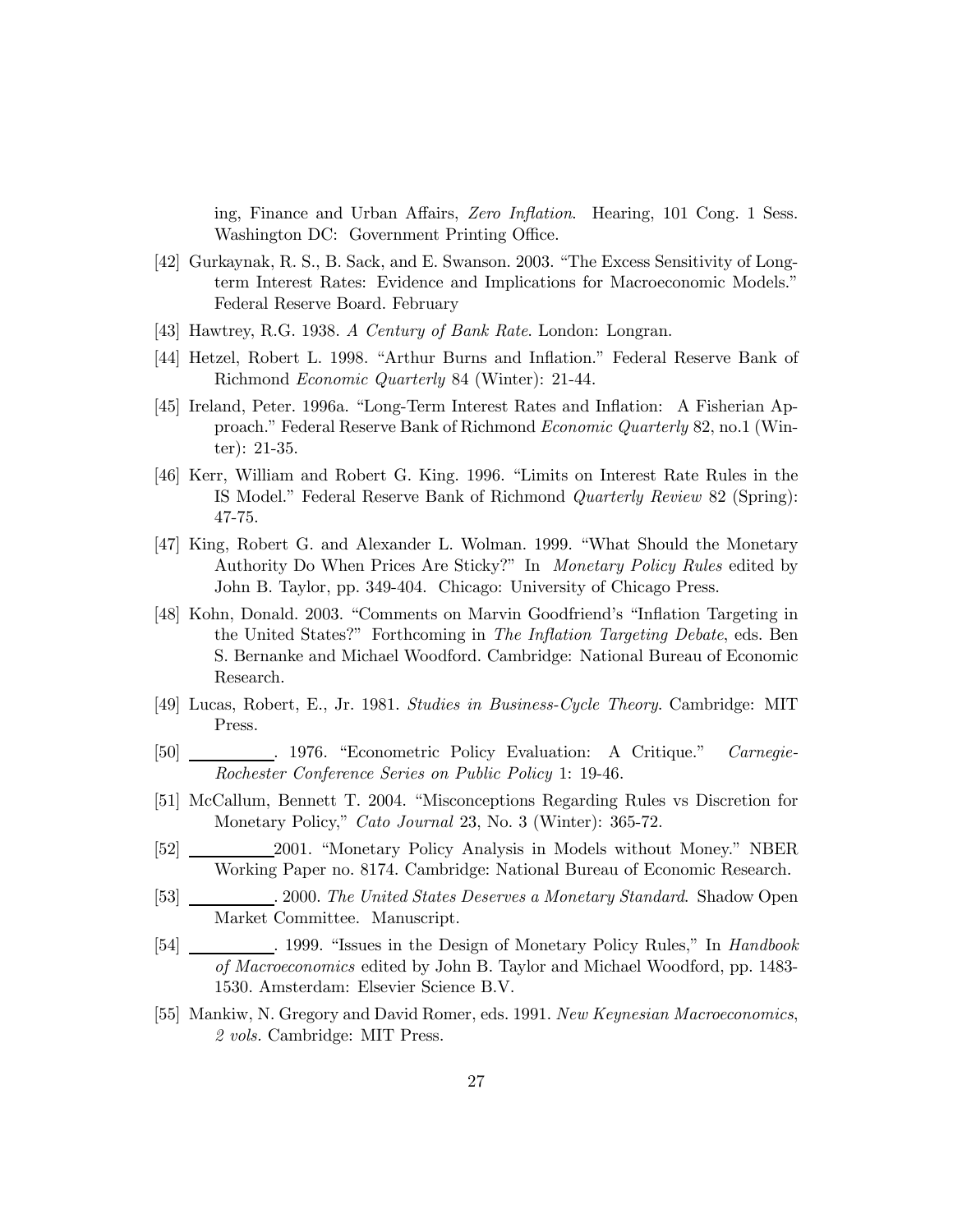- [56] Meltzer, Alan. 2003. A History of the Federal Reserve Volume 1: 1913-1951. Chicago: University of Chicago Press.
- [57] . 1963. "The Demand for Money: The Evidence from the Time Series." Journal of Political Economy 71 (June): 219-46.
- [58] Okun, Arthur M. 1978. "Efficient Disinflation Policies." American Economic Review 68 (May): 348-52.
- [59] Orphanides, Athanasios. 2002. "Monetary Policy Rules and the Great Inflation," American Economic Review 92 (May): 115-20.
- [60] Orphanides, Athanasios and John C. Williams. 2002. "Imperfect Knowledge, Inflation Expectations, and Monetary Policy." Forthcoming in The Inflation Targeting Debate, Ben S. Bernanke and Michael Woodford, eds., Cambridge: National Bureau of Economic Research.
- [61] Poole, William. 1982. "Federal Reserve Operating Procedures: A Survey and Evaluation of the Historical Record Since October 1979." Journal of Money, Credit and Banking 13 (Part 2, November): 575-96.
- [62]  $\qquad \qquad$  1978. Money and the Economy: A Monetarist View. Reading: Addison-Wesley Publishing Co.
- [63] Romer, Christina D. and David H. Romer. 1989. "Does Monetary Policy Matter? A New Test in the Spirit of Friedman and Schwartz." In NBER Macroeconomics Annual edited by O. J. Blanchard and S. Fisher, pp. 121-69. Cambridge: MIT Press.
- [64] Rotemberg, Julio J. and Michael Woodford. 1999. "The Cyclical Behavior of Prices and Costs," In Handbook of Macroeconomics edited by John B. Taylor and Michael Woodford, pp. 1051-1136. Amsterdam: Elsevier Science B.V.
- [65] Sargent, Thomas J. 1986. Rational Expectations and Inflation. New York: Harper & Row.
- [66] Schmitt-Grohe, S., and M. Uribe. 2002. "Optimal Fiscal and Monetary Policy under Sticky Prices." NBER Working Paper no. 9220. Cambridge: National Bureau of Economic Research.
- [67] Schreft, Stacey L. 1990. "Credit Controls: 1980." Federal Reserve Bank of Richmond Economic Review (November/December): 25-55.
- [68] Shapiro, Matthew D. 1994. "Federal Reserve Policy: Cause and Effect." In Monetary Policy edited by N. Gregory Mankiw, pp. 307-34. Chicago: University of Chicago Press.
- [69] Svensson, L. E. O. 1999. "Inflation Targeting as a Monetary Policy Rule." Journal of Monetary Economics 43 (June): 607-54.